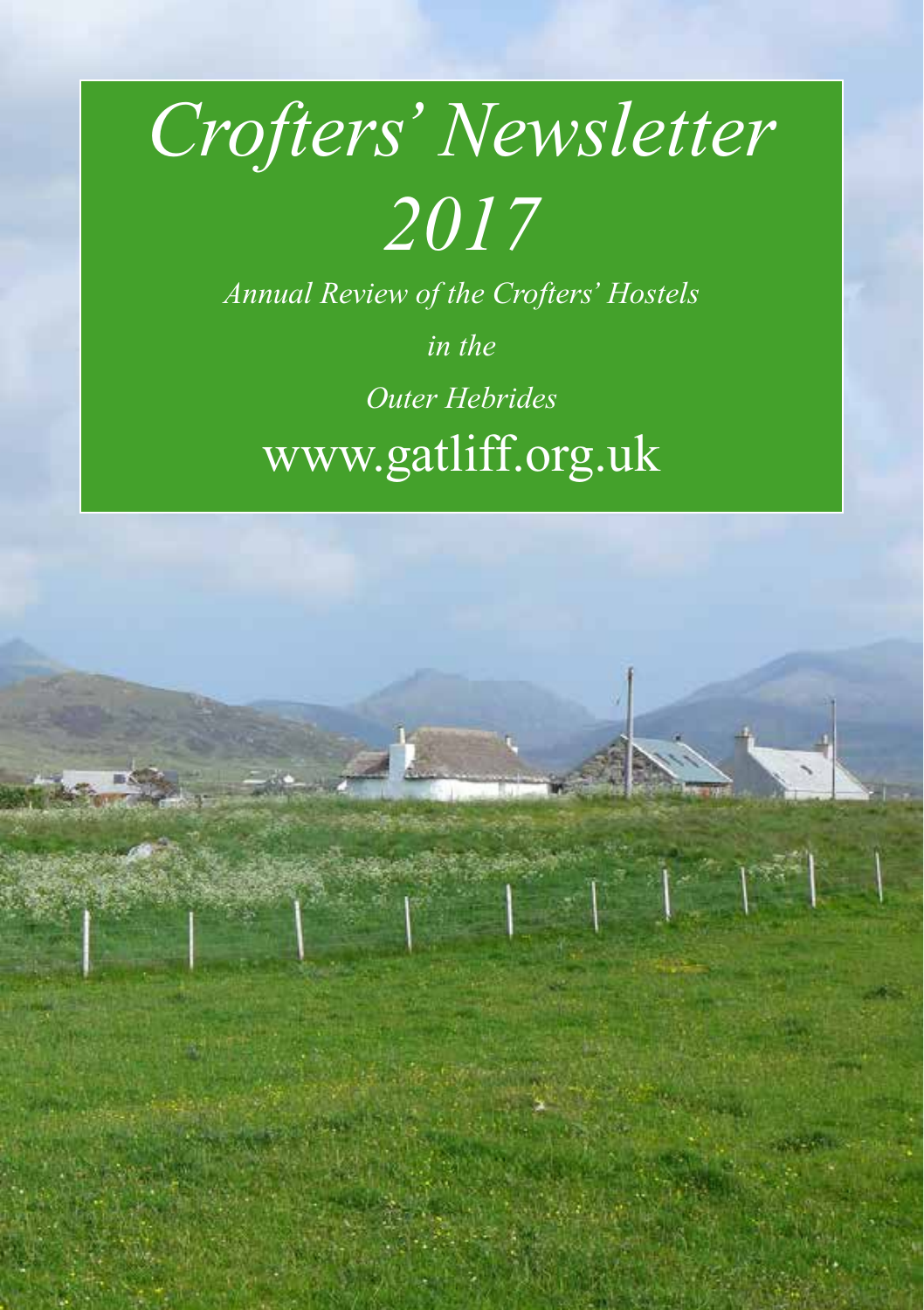

# **Annual Review of the Crofters' Hostels 2017**

This Review of the Hostels 2017, incorporating the Newsletter of the Crofters' Hostels is for all who stayed at them in 2016 and all who support the them. The Review takes a look back at the work of the Trust during 2016.

This Newsletter is compiled by Jo Burgess from entries which hostellers made in the log books found at the hostels. It presents a look at how hostellers enjoyed the hostels during 2016. This publication has appeared, in a variety of formats, every year since 1963, the year after the first hostel opened at Rhenigidale. Electronic copies of all our Crofters' Newsletters and all our Hebridean Hostellers newsletters since the first in 1984 can be found on our web site www.gatliff.org.uk

The Crofters' Hostels are run by the Gatliff Hebridean Hostels Trust in partnership with islanders.

| <b>Overnights</b> | 2011 | 2012  | 2013 | 2014 | 2015 | 2016 |
|-------------------|------|-------|------|------|------|------|
| <b>Berneray</b>   | 2698 | 2039  | 1864 | 2146 | 2120 | 2438 |
| Howmore           | 1760 | 1260  | 1076 | 1264 | 1236 | 1287 |
| Rhenigidale       | 994  | 732   | 864  | 885  | 898  | 955  |
| <b>TOTAL</b>      | 5452 | 403 I | 3804 | 4295 | 4254 | 4680 |

## **Hostel Results for 2016**

The Gatliff Hebridean Hostels Trust's mission is to encourage all, but especially younger people of limited means, to visit the Outer Hebrides of Scotland, to stay a while and to explore the area. We fulfil our mission by providing sound basis self-catering hostels. Hostellers may also camp within the grounds of our hostels. We provide no pitches for camper vans.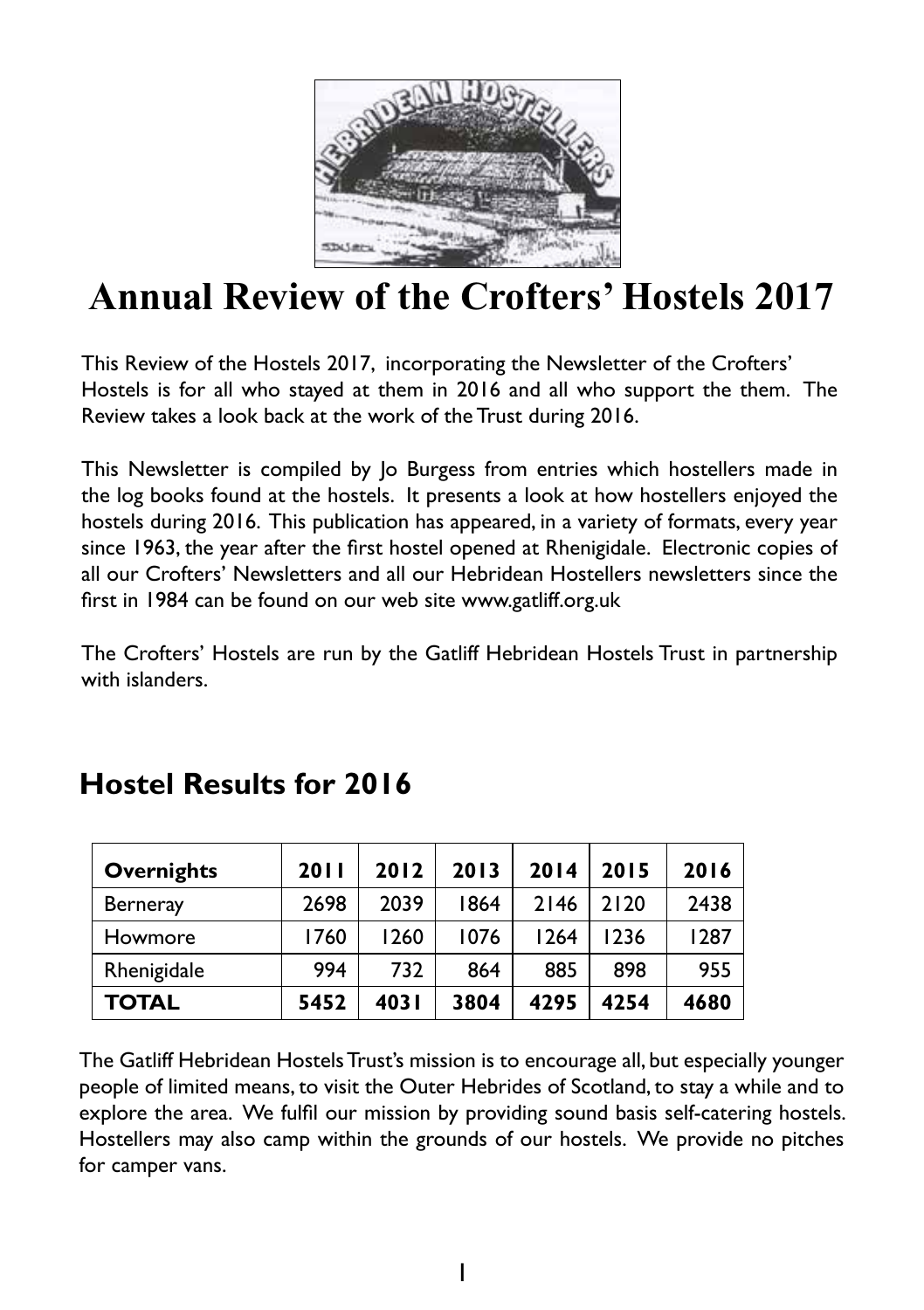## **A look back on 2016**

Jo Burgess writes: for the first time in several years I made it to the islands. Runrig were headlining at the Heb-Celt in July so how could I not be there? Arriving on Lewis the first thing that always hits me is the smell of peat smoke – there is nothing like sitting in front of a peat-fired stove with a dram. Matt Bruce and I headed down to Rhenigidale to catch up with Kenny and Moira before going for a short walk along the path to the bottom of the zigzags, where I admired the incisions in the rocks made by passing glaciers and enjoyed the diving gannets. The hostel was looking fantastic and I wrote in the hostel log book 'Heb-Celt here I come'.

There was so much music - the Hayseed Dixies were a riot, Fara were fantastic, Miss Irene Rose stunning and it was an honour to get a mention from and then meet Julie Fowlis. I enjoyed Skippinish and Runrig with an old school friend of Bruce Guthros from Nova Scotia and the twins from Ballallan. Runrig were truly fantastic – Hearts of Olden Glory, Every River and Alba and my favourite from the new album – The Place where the Rivers Run, were highlights. Matt and I headed west on the Pentland Road to take in Callanish, Dalmor (before the oil rig got blown onto it), Shawbost Norse Mill and various other places of interest. Before I left, Matt kindly let me take a small block of peat from his stack for me to give to Mum at Christmas! It was dreich as I was leaving - reflecting my mood, but some shopping in Inverness soon put things right.

#### **Rhenigidale**

Frances Passey and John Joyce were here doing much needed work in March when they enjoyed sunshine and clear starry nights.

All those who stayed and wrote in the book in March and April praised the hostel and the warden. A Harley rider in May said it was the best-equipped kitchen he'd ever seen. At the end of May the cuckoo was heard.

Till Kopper, from Germany, was back enjoying this place of tranquillity and meeting people in the evening in the living room. Judith and John were inspired by Peter Clarke's description of the walk in his book *The Timeless Way* and were not disappointed. They wrote 'hope we can make it back up the zigzags!'

It was raining for a walker from the USA at the end of June. In July, John praised the location and the condition of the hostel saying that he would remember his stay for many years – 'the only problem being pushing my bike out of here and into the sometimes cruel world that lies beyond.'

In July there was a royal visit from the Queen of Dry Island who enjoyed chocolate Baileys by the fire and Prince Finlay (aged 1)! [I wrote in the book on 14 July. Jo]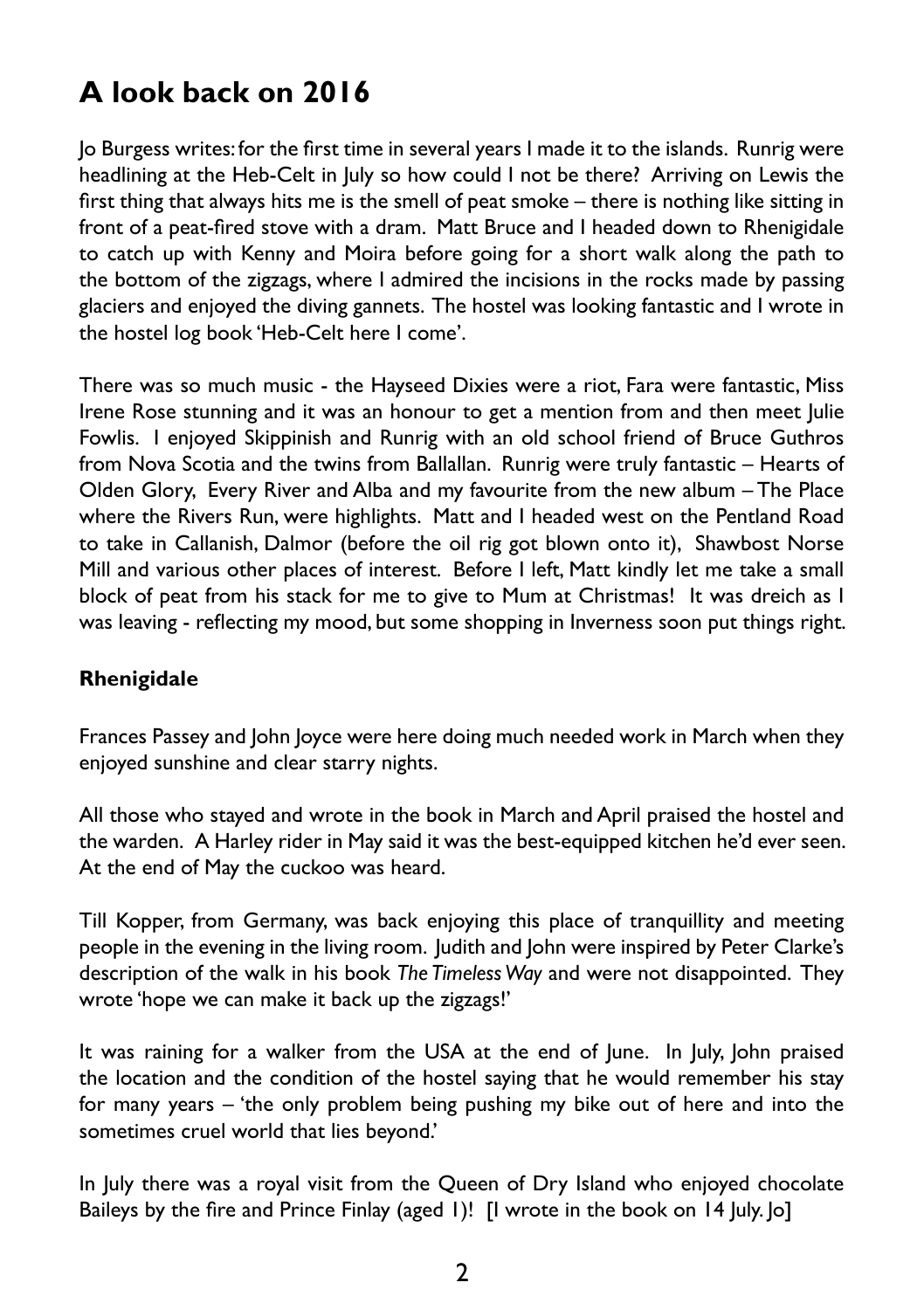

Linda from Aberfeldy was grateful for shelter from the rain and rest after cycling and camping around Lewis and Harris. Sam from Fife found it a lovely place to relax. Dutch visitors were happy to stay here and Ella from Australia had the place to herself and thought the fire place amazing because they are no longer allowed fireplaces at home. Paul wrote that it was a wonderful place.

A visitor in an Alfa Romeo had stayed in all the 'wonderful' hostels and hoped to be back one day. In August a cyclist was stuck here for two

days due to a storm. Marlowe scrambled up Toddun and was rewarded with a close encounter with a golden eagle at the top. Later in August Brian had the place to himself for five days. Tim Porter, who described himself as an ex-Gatliff protégé, wrote that 'Herbert would be so proud of how you keep on broadening his vision'. At the end of August it was very wet for Cathy who was mountain biking.

September was busy. A hosteller arrived in glorious sunshine, spent the next day cowering by the fire and reading as it was a typical wet and blustery Hebridean day. Later in the month Sian and Carl wrote so long and thanks for all the midges, and fun, and weather, and brilliant people – not to mention the sea eagle, golden eagles and a small sea otter. For Frances and Neil from Perth in Canada, the walk on the postman's path was windy so no midges, but wet. They wrote that it was nice to come in to a warm fire and a hot cup of tea. Irene and Deon from Cape Town had a flat tyre, got blown off their bikes and arrived wet and cold but were happy to find a cosy and warm place to stay the night. David from Canberra in Australia on his second visit saw all the waterfalls and creeks along the Postman's path in full flow. He walked to the ruined village (Molinginish) coming back along the loch-side track and found it boggier than the other track. He enjoyed seeing a seal at the bottom of the zigzags. Vivien from Whitby found it a true haven from the gale force winds and rain. The following day was clear so she and her 14-year old dog negotiated the zigzags and met the postman (Kenny).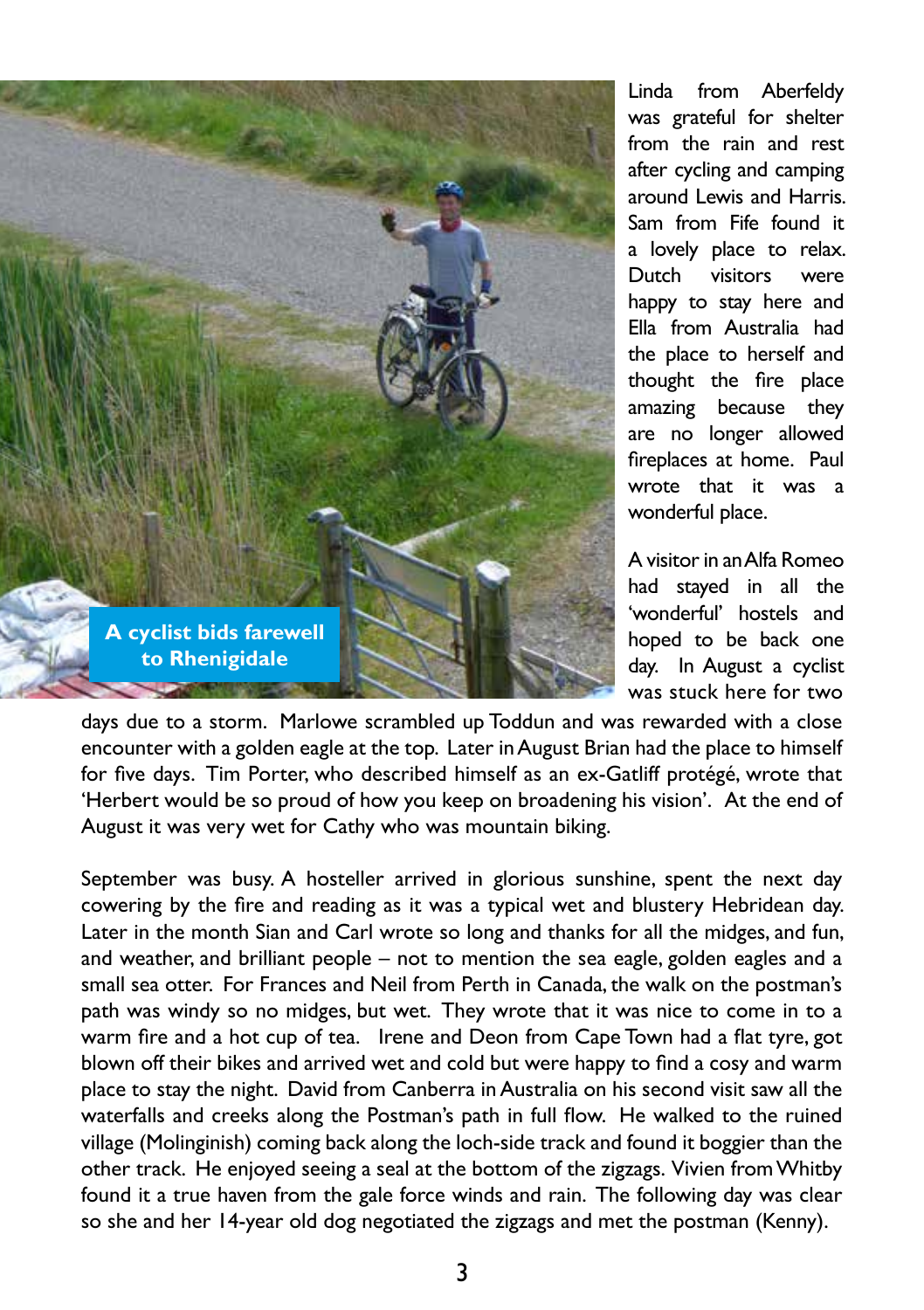

**The spectacular Postman's Path from Urgha to Rhenigidale (5.25km) with breathtaking views and one or two surprises**

Into October it was quiet but Cathy Holms was here (cathyholms.co.uk for her blog) to celebrate her 50th birthday a year early by doing the Hebridean Way north to south on her mountain bike. She had enjoyed Gearranan Blackhouse village, Carloway Broch, Callanish and was glad to get here, sharing the hostel with a chap from Canada. Megan aged 7 was here too and had seen golden eagles and dolphins. At the end of October the Hamiltons enjoyed mild weather and blue skies and climbed Toddun. Someone – I think called Gill wrote :

> *This silence of the stream on stone This silence of the flesh and bone This silence of my hand alone This silence brings me running home.*

In November Andrew walked the path in hail but wrote that the island has a mysterious beauty. He found the hostel charming.

In December John had the place to himself and had a brilliant walk to Molinginish – seeing two red deer stags, seals and a golden eagle. The colours were fantastic, the hostel beautiful, warm and cosy and Kate, the warden, a breath of fresh air, warm and really ready to help.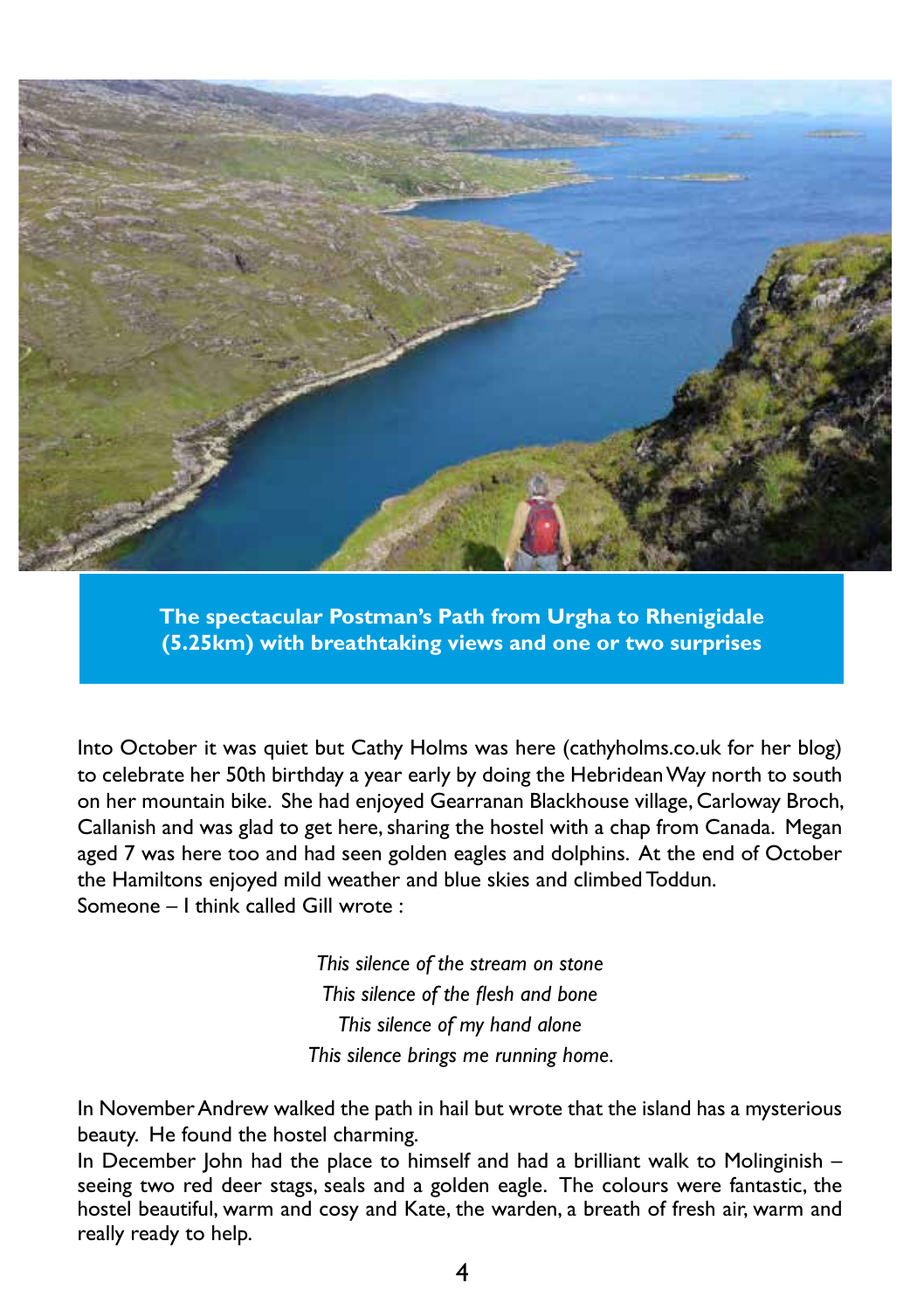R Callender from London had the place to him/herself around Christmas – rain and gales outside and the power went off so he had to cook lunch on the stove. Mid-winter felt more special than in the summer.

Daniela loved the place, books and discovering a friend's entry in the book and also got to Molinginish.

On New Years Eve the Stornoway Running Club were here for their annual Flett Run and enjoyed the warmth of the fire, food and shower after powering through the rain and dipping in the sea. The Shaws were also here for their usual New Year stay and met some lovely people and had a great time.

Brian and Rosie were here too and at 4:30am there was an amazing starry sky and on the northern horizon the sky glowed green but there were no curtains of light dancing across the heavens. They headed to the hills of South Harris on the 1st January and enjoyed the snow-capped peaks of North Harris and icy snow flurries. Double rainbows at Callanish and the cliffs of west Lewis followed on the next day. They left a message for John Joyce 'its a long time since we partied with you and Sam making for Gokyo!'

#### **Berneray**

In January the hostel was found in pristine condition and in March Sue also thanked Jackie writing 'your hostel does you credit'. The sun shone and showed her the beautiful island.

In March John saw the Northern Lights and a Gyr Falcon. Frances and the work party were here too and enjoyed the Northern Lights too. Visitors from Buckie and Glasgow loved the hostel and had a comfortable stay. Richard also from Glasgow was very happy to see the hostel after a windy rain-soaked cycle from Barra.

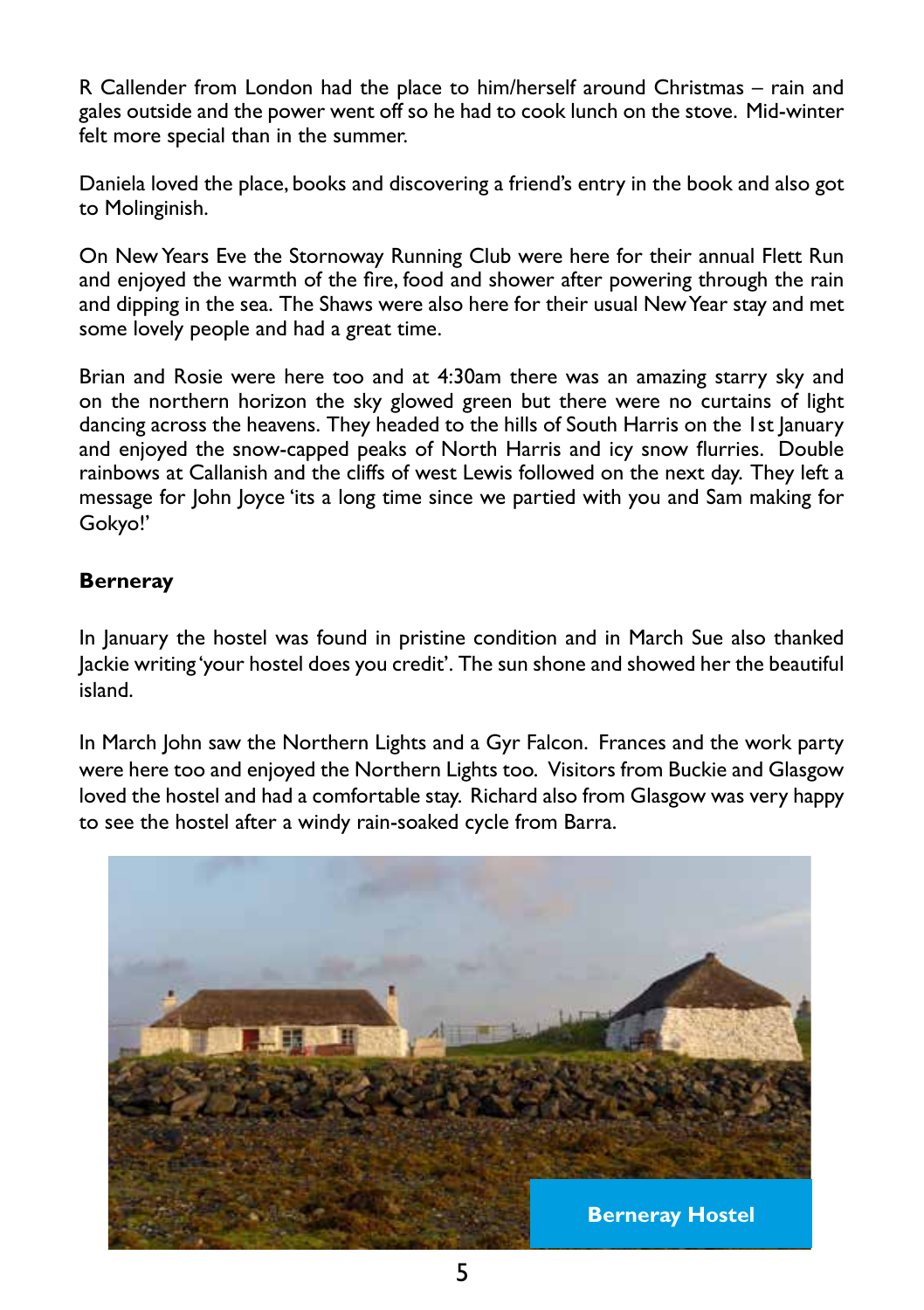

In April hostellers were also sheltering from the storms. In May, John from the Netherlands made Eaval (North Uist's highest peak) after four years trying. Louis from New York stopped over and for Jake also from New York enjoyed his first time sleeping under a thatched roof. Alan Sidaway - a former member of the committee - praised the standard of the hostel, but was pleased that the character had not changed. He wrote that it is still a peaceful happy place.

In June the 'hairy wifeys' and Sharon described the hostel as their home from home. Like many others Mary hoped to be back. Visitors from Switzerland thought it beautiful. Joy found the hostel filled with fantastic friendly people. Steve from Dorset enjoyed invigorating swimming. David and Alice were back four years after their first visit and thought it still the most beautiful place in the world. Bob enjoyed seeing an otter and great crab in the tea room.

By July Jacqueline and John from near Glasgow arrived on the most glorious evening and also saw the otter. Dave from Edinburgh described it as a perfect pit stop after a long day in the saddle on his way from Barra. Tom was surprised to see in the 2015 Newsletter that a fellow villager from Fife (Philip Lawson) was Treasurer of 'this worthy cause'. Andrew and Kirsten from Clackmannanshire were on their ninth visit and wrote that it gets more magical on each visit with dolphins on the west beach, seals in the bay and a bonfire and BBQ during Berneray week. David was here for14 days and met loads of lovely people.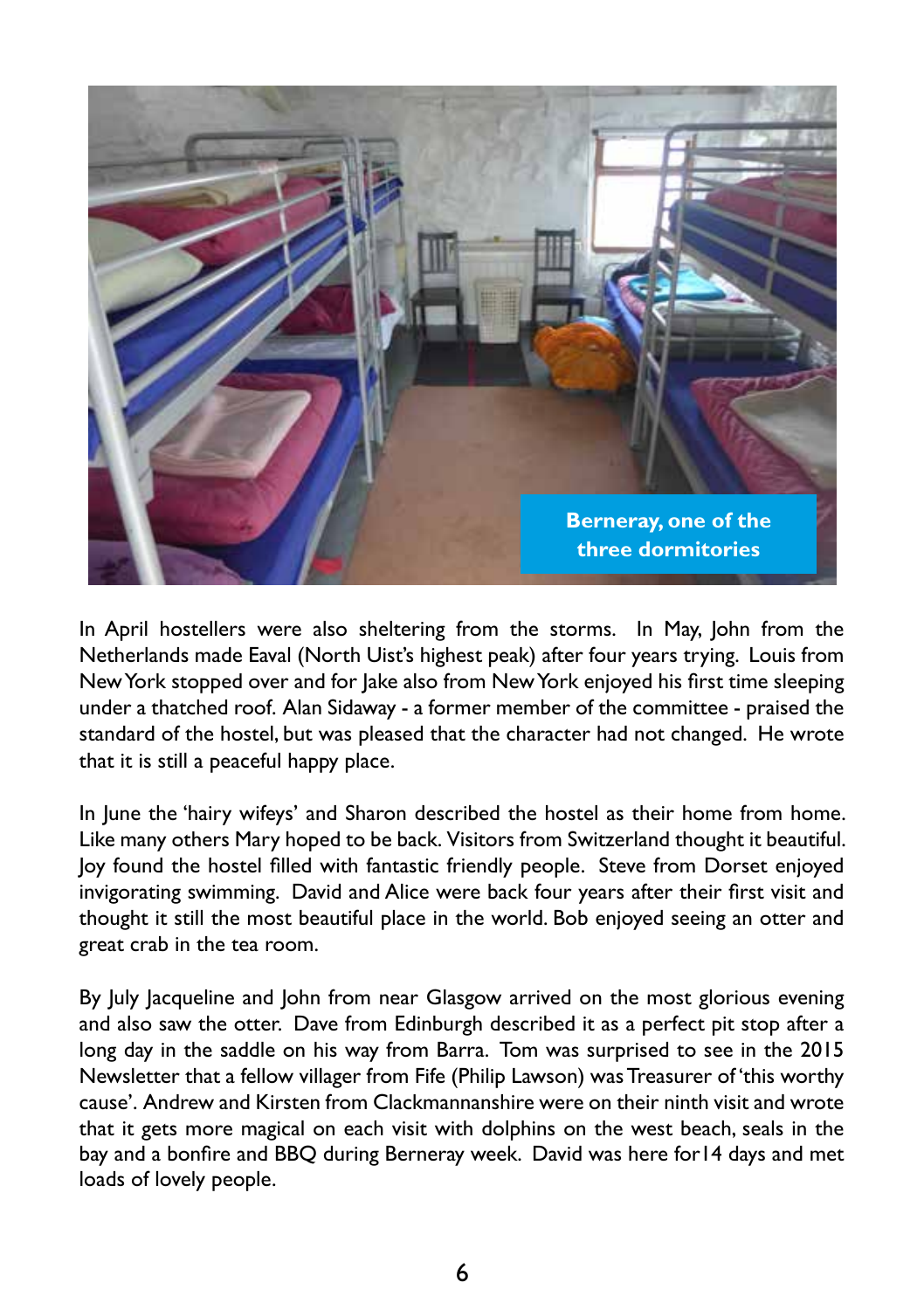In August Natalie and Ebie were on their first visit and enjoyed amazing views from their tent, seeing otters, seals, owls, lapwings and sandpipers. They had a musical night with other visitors on their last night. Jo from New Zealand enjoyed resting her weary legs after riding from Barra. Joseph aged 9 found a really cool rock with a seaweed tail and patterns. Warren, Jill and their four hypothermic kids arrived to a lovely welcome and had a fantastic time. Scott from Glasgow stayed an extra night because he loved it so much. Tim Porter from Moreton-in-Marsh wrote that Herbert Gatliff liberated his life when he was a youngster. The last time Tim visited was in the year of Herbert's death in 1977. He wrote that Herbert would be pleased to see the gathering of people – Scots, English, Swiss, Dutch, Polish, French sitting round a table in real meeting of minds and a deep yet hilarious conversation! He wrote 'the company has been fantastic, the light unearthly, the hostel homely and practical, the island lively and friendly with a feeling that the community is on the up. Herbert would be gratified to see it now.'

In September Lizzie and Graeme from Lancaster arrived having been recommended by various people they had met on their trip and thought the facilities were great and the crowd happy. The weather was rough for Marc, Ludo and Rory and a visitor from Uruguay wrote that it was a hitchers' paradise. Jean from Dunfermline wrote that she had the best night's sleep she had ever had in a hostel. Jeremy walked to the trig point for amazing views. Margaret was disappointed not to see any otters and only a short time on the island but loved the new common room floor so much that she washed the tiles twice. Neil and Frances enjoyed Charlie's songs.

In October Ben and Jon saw the Northern Lights. John didn't see an otter but said the hostel was as lovely as ever. Katherine enjoyed glorious sunshine and having been many times wrote that it was so much better. Holly enjoyed an exciting storm and the craic with Robbie, Paul and Ian.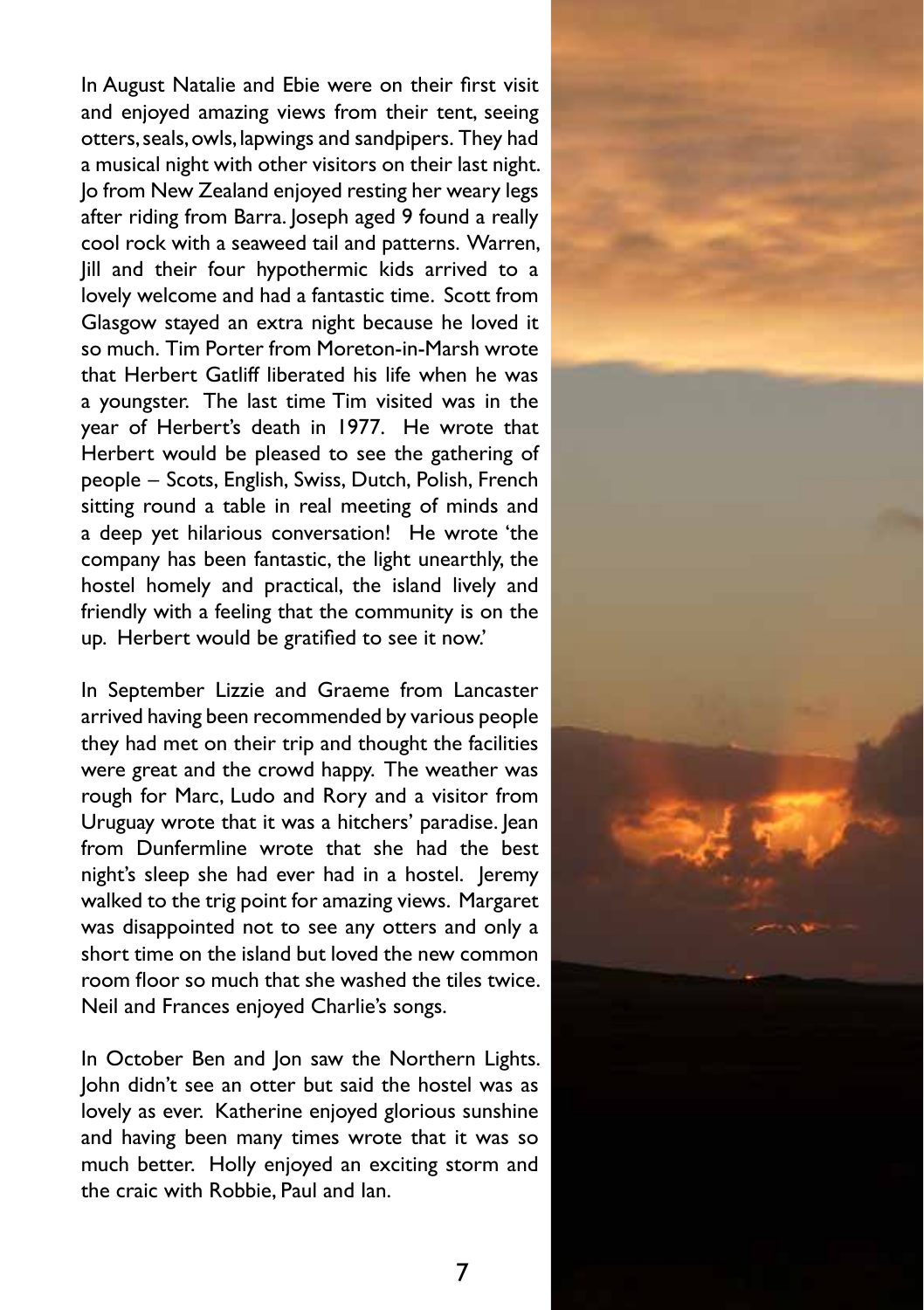In November the brilliant weather was ever changing.

In December it was a really atmospheric. Paul was forced to stay here due to the ferry being cancelled – he was attempting to run from Vatersay to the Butt !! A cyclist heading the same way had quite a battering from the storm but all was forgotten with the coal burner fired up.

Debs had the hostel to herself and the gale force stormy weather forced her to relax. By the time Dorothy got here the gales had subsided. She had enjoyed collecting shells, watching the large flocks of waders, and in the absence of people, saying hello to sheep. She enjoyed the peace and solitude and wrote 'moran taing' (thank you in Gaelic). Doug in contrast a day later had a stormy three days and wondered about the stories that shards of pottery in the sand could tell. He wrote that it was a true pleasure to stop in this wonderful place and that the draught proofing on the front door is amazing.



**Ruins of ancient chapels at Howmore. Experts believe that there has been a religious presence at Howmore since before the 9th Century.**

#### **Howmore**

Andrew who had been cycling the world for three years was glad he had come for a week in the islands and found this wonderful charismatic hostel.

In March Frances and John were here on the final stop of their work party week doing a recce for the April work party. They were heading back to civilisation! Later Michael who had been wild camping was tempted by the thought of a shower and warm meal and enjoyed a perfect shelter in which to read a book and drink tea. Cyclists found the islands peaceful and the hostel really lovely.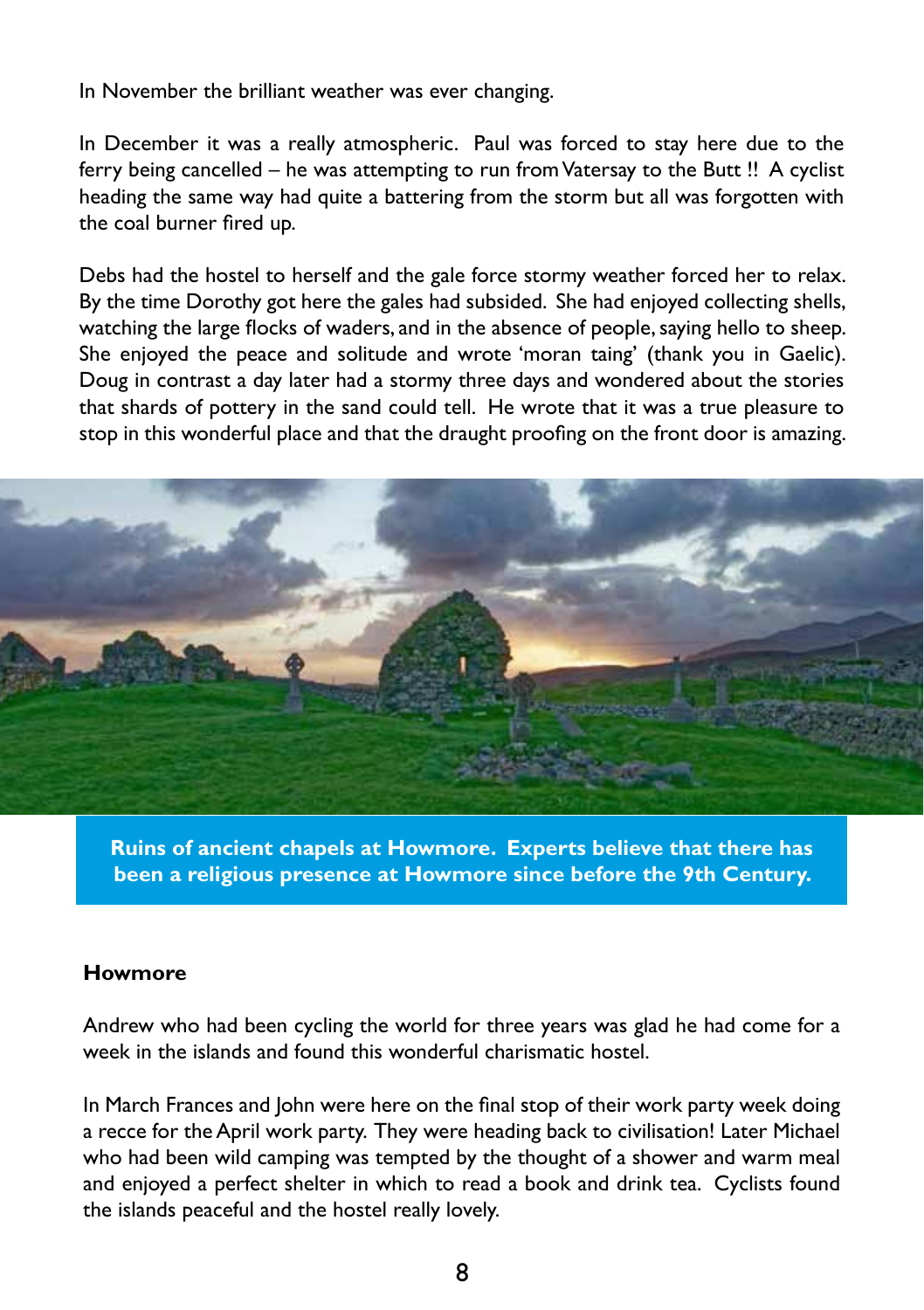In April Fiona and family from Edinburgh arrived in wonderful sunshine on their tandem with their six-year old daughter. She hoped that the wind was blowing north. Colin, Duncan and Kate made the most of a lull in the driving rain to walk to the beach and enjoyed the games especially 'Trivial Pursuits'. Birders came and enjoyed seeing a Great Skua, shorebirds, gulls, ducks, geese, swans and a group of three otters. They found the hostel very clean, comfortable and welcoming. Harry was here enjoying cycling the highways and byways, having been on Barra in good sunny weather. He got up Beinn Mhor and the mist cleared to give views out to St Kilda, cycled up to Berneray and to Eriskay where he got to its highest point and enjoyed the café. Harry wrote that the old chapels near the hostel give a tangible spiritual peacefulness to the place which was a real joy. Last time he had been here in 1974 he was on his way to do survey work in the puffin colonies and the hostel had a peat fire and camp beds. He wrote that it was as warm and welcoming then as it is today!

Alasdair and Peter on a cycle trip from Thurso back to Edinburgh via Berneray found the hostel a welcome refuge. Sango and Bill were cycling the other way into a monumental headwind. They were impressed with the facilities especially the Morsø fire which was still burning in the morning having been turned down low. Another cyclist heading the other way had the wind at their back. Alice from London enjoyed the peace as did an anonymous visitor from Glasgow. Lucie had the wind against her and was glad people had shared their knowledge of this gem, otherwise she would not have known. Darren and Imogen wrote 'thank you for a lovely traditional hostel to stay in.' Peter found the hostel a sanctuary after struggling against the wind for four days in snow, sleet and hail.

In May Olivia was also here on a mammoth cycle ride via Lismore and Barra and found it a beautiful, breathtaking, peaceful island and enjoyed sleeping in the dunes. Four lads from Dundee were on the road to Lochmaddy. It was a while since Martainn had been on the island but he wrote in Gaelic. [My Gaelic is very rusty. I must renew my efforts in that direction. I do try and do my bit with my Runrig lyrics in the log books Jo]. I could manage 'Abair aite breagha' – this place is beautiful and 'Cum Gaighlig beo' – keep Gaelic alive.

Jerry and Paul completed their north to south tour of the hostels and although the cycling was hard they noted excellent improvements at Berneray and Howmore since they were last here and thanked the volunteers and the always-friendly wardens. Linda from Perth was in the land of her youth – 'Tir nan Og'. Nicole from Hamburg had spent three days walking along the east coast in unbelievably marvellous weather and found the hostel quite changed (for the better) since her last visit. She was very happy to see Betty. She was pleased to see a cuckoo close up but it did keep her awake.

Into June, Hilary and Paul from Norfolk found it difficult to leave. Jane C was back and made new friends, saw new birds including a short-eared owl and enjoyed Ian's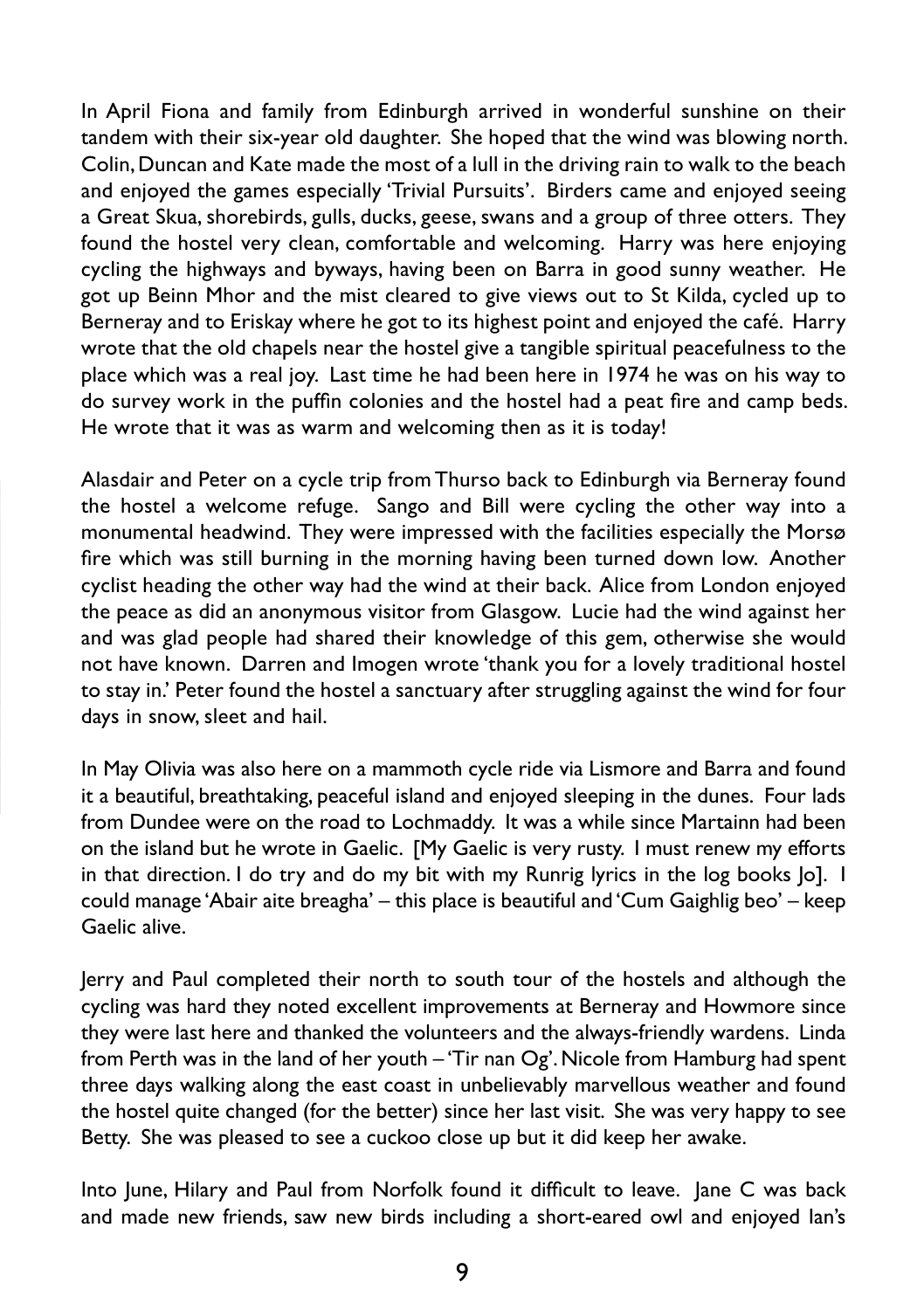banjo and bagpipe chanter and the schools mod. Steve from Dorset was camping and enjoyed the company, the sound of the corncrakes, seeing Golden Eagles and Betty's cakes and scones. Emma found it lovely and cosy with the fire on, listening to the wind and sheltering from the rain outside.

In July it was still wet and windy for lacqueline and John so they were glad to find a warm place to shower, eat, chat and reflect on the day having cycled from Barra. Anna and Phil stayed a night longer than planned and enjoyed a brilliant night at the Ceolas fiddle and dance night. Valerie and Linda who described themselves as two old arthritic grannies who had their lives saved after their tent disintegrated in a rain storm and they had to spend one night in their car. Rosie found the hostel every bit as peaceful as she remembered with the warmest people gathered into its heart to share the space. She saw a big owl hunting and was awestruck at the beauty.

Rosie and Nic were delighted to get a great night sleep after being woken the night before by a massive thunderstorm while camping on the beach in Barra. Kathe, Chris, Emily and Chloe were at the start of their adventure on the western isles and enjoyed the cultural convergence almost as much as the warm shower and the wood stove. By the end of July it was sunny when visitors from York arrived to complete their tally of hostels.

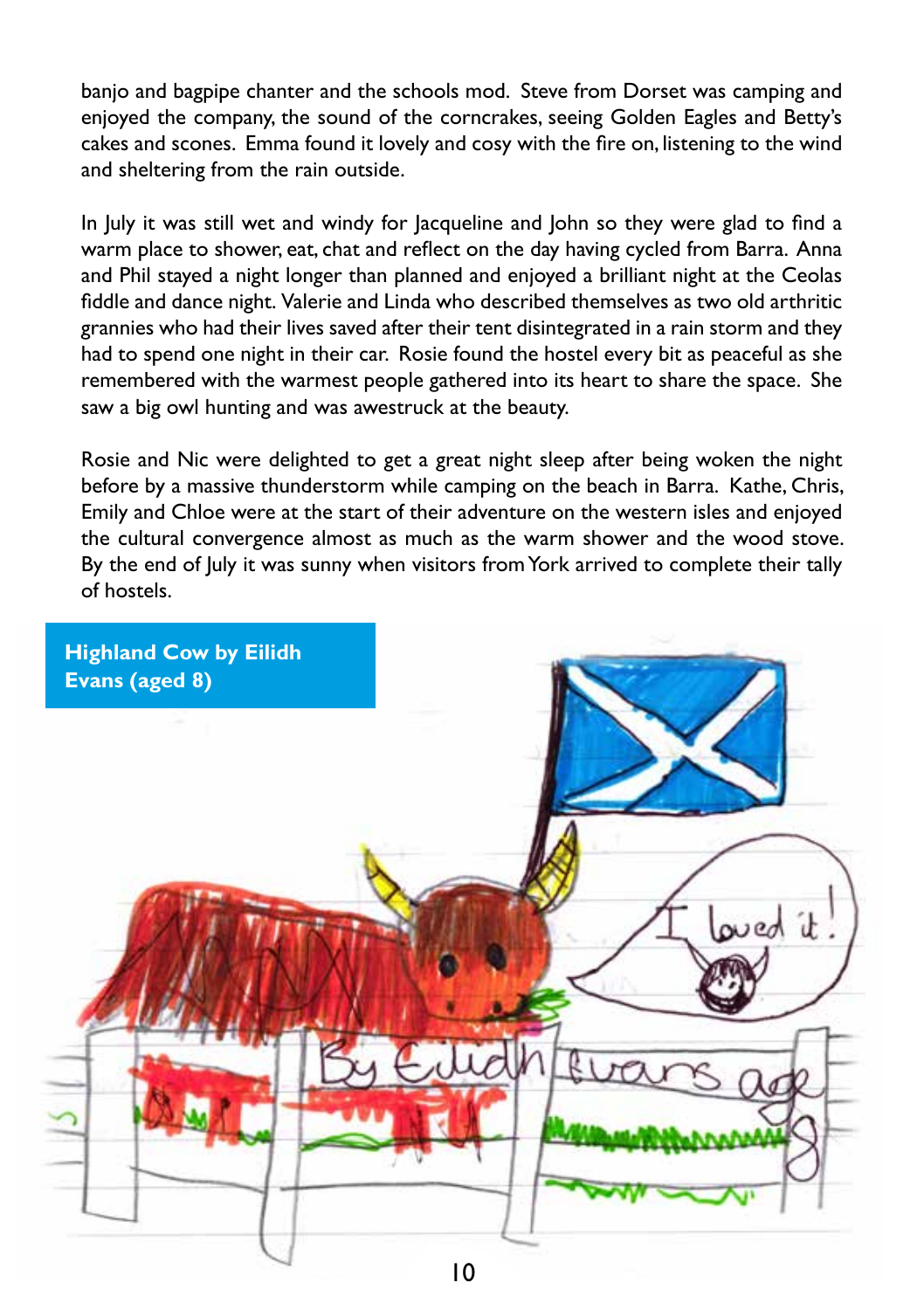

In August Kate and Chris were glad to hide from the summer rain on their way towards Barra. The weather was described as terrible a week later. French visitors were here having, if I understand their French correctly, stayed in all three hostels. They described the hostels as 'les trois adorables refuges très bien équipés'. Eliidh and her brother Finlay stayed and loved it – Eilidh left a lovely drawing of a Scottish Highland Cow.

Paul, back after 20 years, wrote that the sights, sounds and smells don't change but there is a lack of people (I think he means in the hostel and travelling - Jo). Roger from Oldham wrote that the hostel had changed (improved) a lot since he was last here but the atmosphere is, thankfully, still the same and for him the weather was beautiful.

Tim Porter, whose entries I have quoted at Rhenigidale and Berneray, had vivid memories of the hostels and its views inland to where the land dips and rises towards those strange and beautiful mountains. The simplicity of the hostels hasn't changed either and he wrote that the company has been marvellous: there's a certain sort of person (adventurous, tolerant, individual) that goes for places like this. He was glad to see that Herbert Gatliff's vision was coming to fruition. Jan from Bristol admired the beautifully crafted honesty boxes in all the hostels. Someone else wrote that they love the idea that you can just turn up without booking – ideal for people who hate planning!

By the very end of August it was terrible weather for visitors from Kenya and Galloway but lighting up the fire warmed everything up and they thanked Betty for her hospitality. Lorraine and David from Skye wrote that the accommodation and company was great and the location stunning. Jeremy took the opportunity to swim in the sea before cycling on.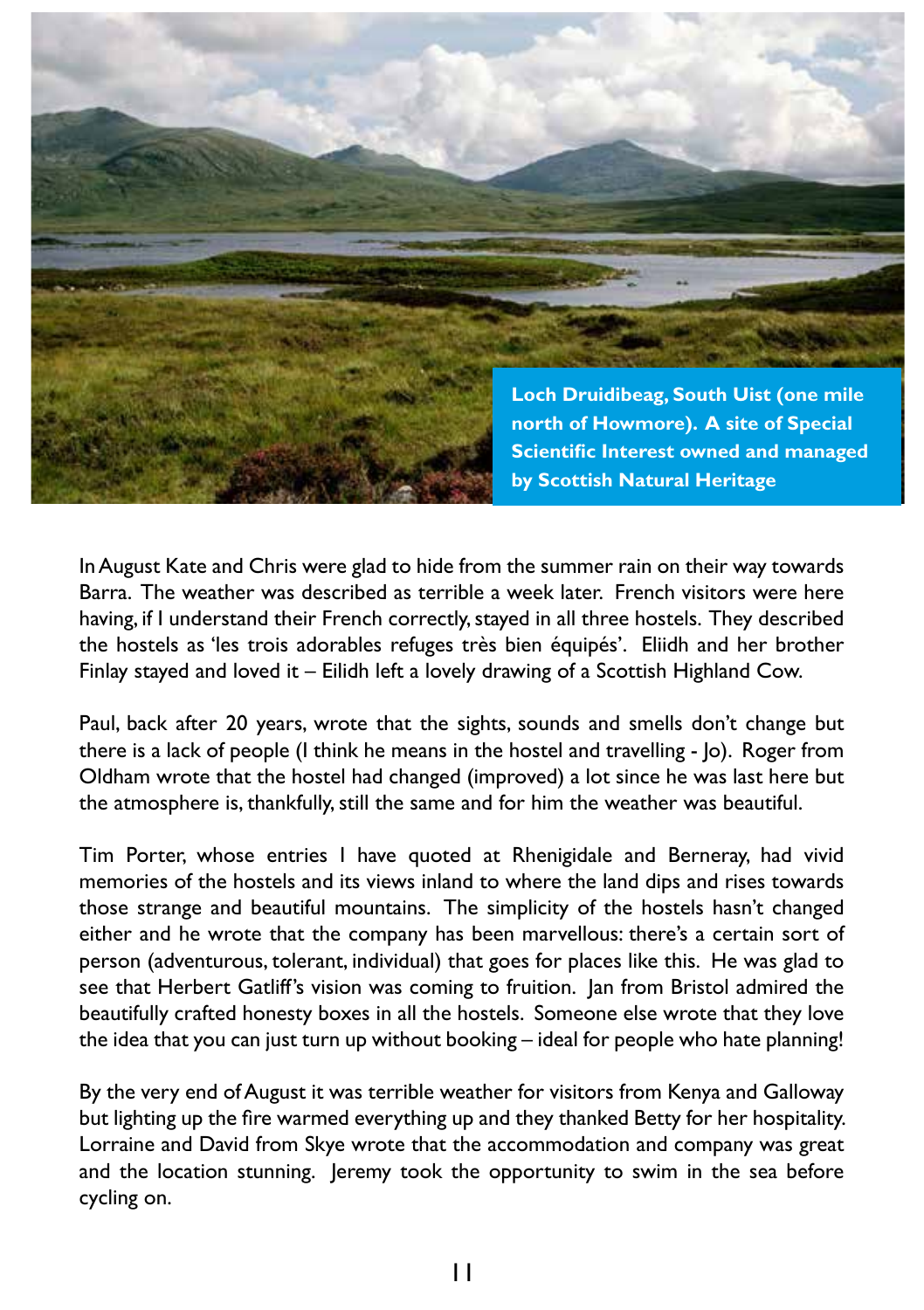In October because the ferry was cancelled due to the windy weather, Brian and Johanna were here for one day less than planned but wrote that Howmore is their favourite hostel. Having had the place to themselves last year they enjoyed a lovely and changing crowd of mixed nationalities (Catalonia, Canada, USA, France and Germany) with chats and a tune or two. They thanked Betty for her hard work keeping the hostel welcoming and clean. John from Bury enjoyed two nights on his own in perfect weather.

In November, Holly Cross from Pembrokeshire was here and enjoyed three nights in gorgeous sunny weather. The low light on the landscape made everything glow and shimmer. The work party was here for part of the time so she got to appreciate the generosity of the volunteers with an abundance of food, good humour and hard work as well as a bonfire night party with locals as well as visitors. Holly enjoyed some good walking and the hostel provided a haven from the cold and dark, plus inspiration for a seedling idea of a community run bunkhouse back home. The Frost family were here again enjoying Betty's cakes and ducks eggs. The moon was super but no Northern Lights.

In December the wind delayed the ferry to prevent one hosteller enjoying Christmas here paid top tribute to Betty, our warden, the volunteers and all the helpers. They wrote 'in my world you would all be knighted and sit in the House of Lords where you could command all law-makers to come to the islands and learn what life is about.'

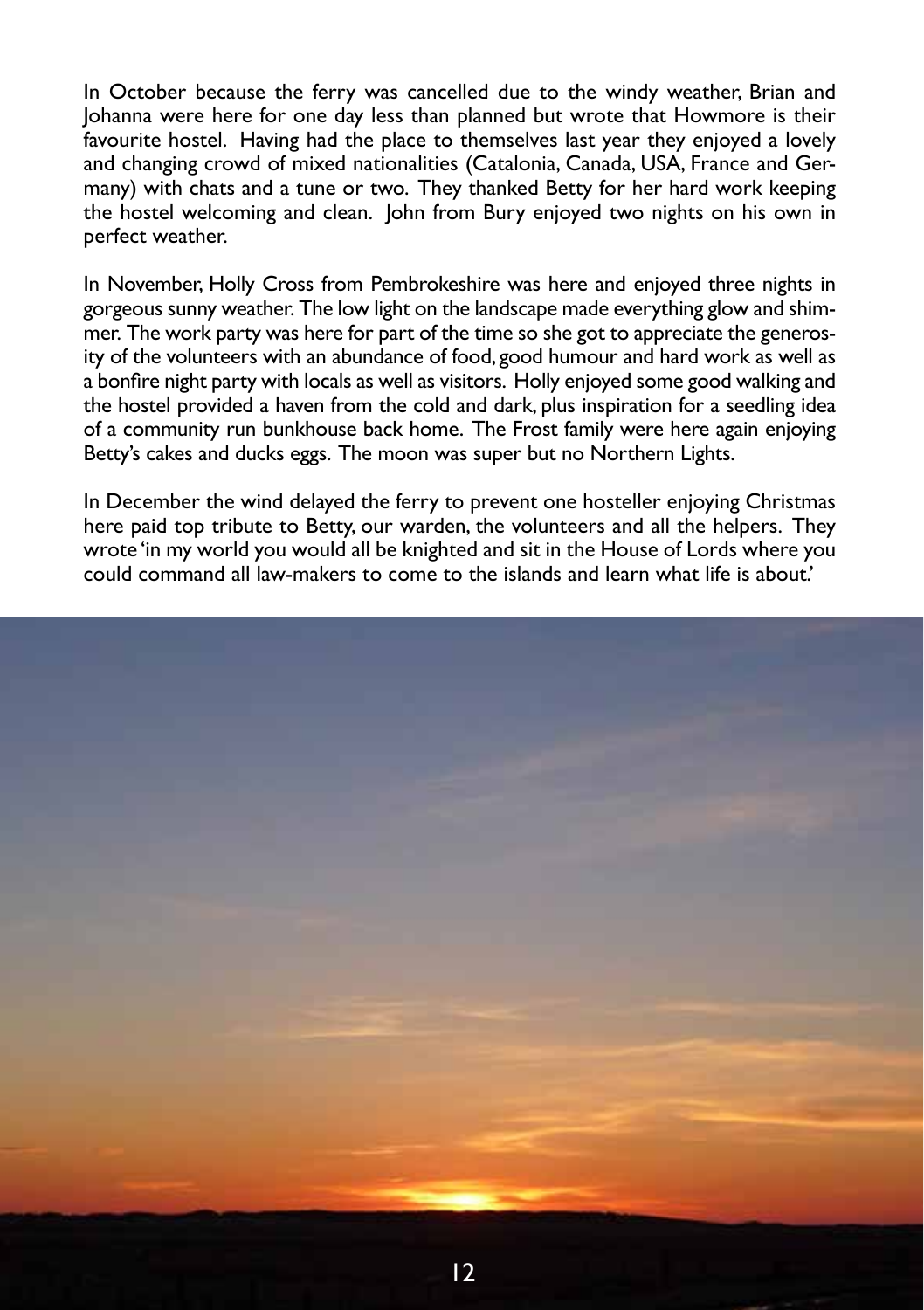## **The Gatliff Hebridean Hostels Trust in 2016**

## **Trustees**

Peter Clarke (Chairman) Stuart Colley (Treasurer) John Humphries (Editor Hebridean Hostellers) Philip Lawson MBE John Joyce (Project Manager) Julian Paren (Company Secretary) David Edward Matthews (Hostel enquiries)

**The Gatliff Hebridean Hostels Trust** is dedicated to running Berneray (21 beds), Howmore (16 beds) and Rhenigidale (12 beds) hostels, in partnership with islanders, to a sound basic standard. Its goal is to provide hostellers, including young people of limited means, with the opportunity to stay a while to get to know, and maybe come to love, the unique culture and natural environment of the islands. (We are part of the Scottish Youth Hostels Association (SYHA) family.)

#### **Howmore Appeal completed**

We were able to close the Howmore Appeal early in 2016 because it had reached its target. By the end of 2015 the appeal had attracted £42,008.30 and we had spent £33,706.11. Going into 2016 this left an unspent balance in the Howmore Fund of £8,792.96.

The corrugated roof of the common room block began to show its age, springing a number of leaks. It was decided to replace it with a new, lighter material. We also needed to replace the five roof lights with new units. Because this work was urgent we did not have time to refresh the appeal and we met the shortfall from the Trust's general fund. We are grateful to Andy Clark, of Sheffield, who donated  $£1,000$  to the Howmore Appeal in the spring of 2016 in memory of his late father, Ronald.

The Trust thanks all its members, donors and supporters for their generosity.

#### **Maintenance & Improvements**

Howmore was accredited as a two star hostel by Visit Scotland.

A new roof with five new roof lights was fitted on the common room annex in the spring. The old bunk beds were finally removed from the hostel site.

In the spring a work party improved the displays of hostel information, left more knives for food preparation and a recycling bin for paper and card. New plastic storage boxes were introduced for bed linen and tea towels. Minor repairs were carried out but bad weather prevented the transfer of the storage cupboard from the bedroom to Berneray.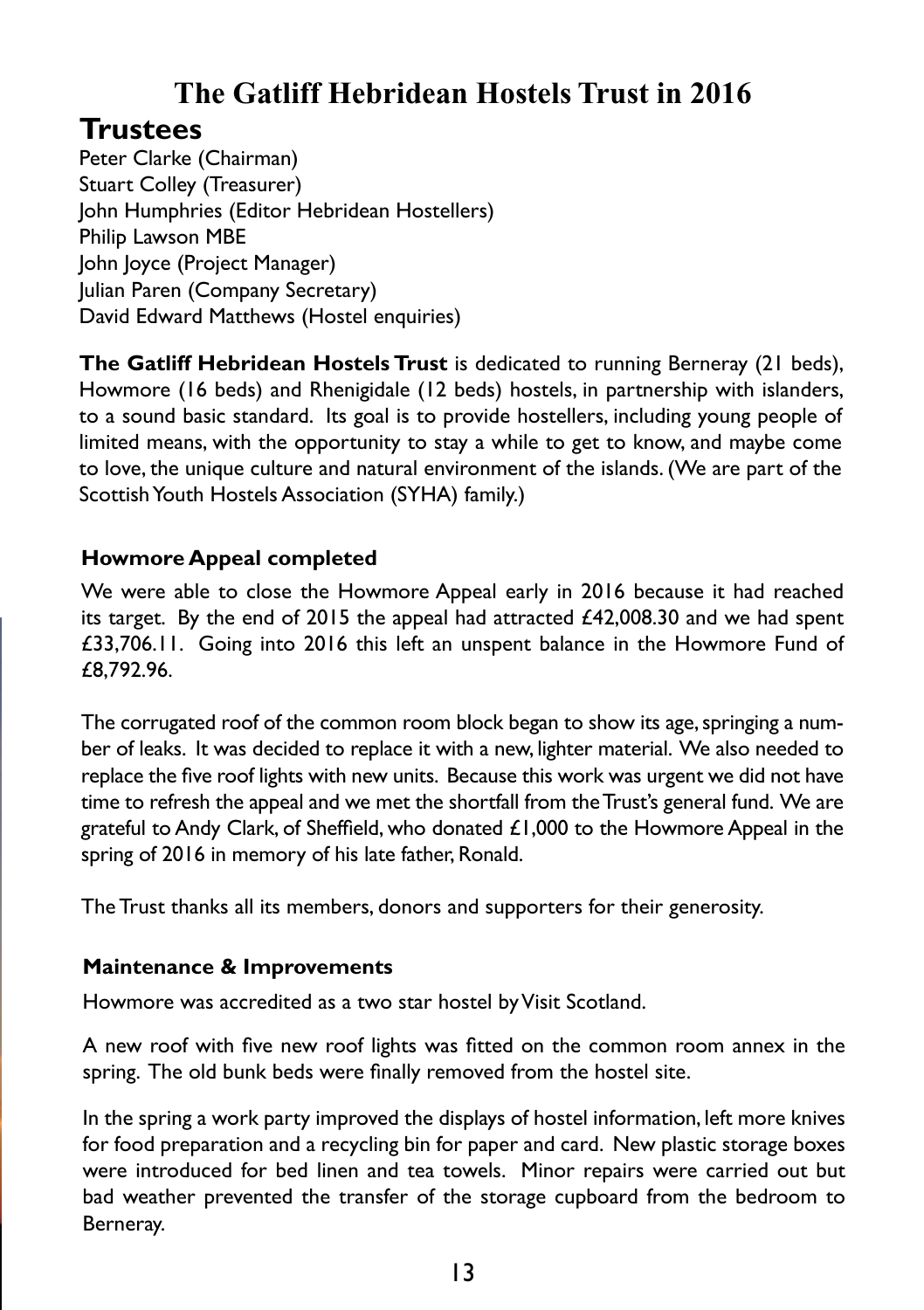The work party consisted of John Joyce, leader, and Eddie Webb, tradesperson.

The ceiling timbers in the porch of the thatched building were reconfigured along with electrical wiring for light, smoke alarm and emergency light. Rigid insulation was fitted with additional insulation placed along the wall heads and overlaid with plywood as a finished ceiling.

Improvements were made to the annexe toilet, including new taps fitted on the handbasin. The shelf over the mirror was fixed and shelves put onto the back wall. A full electrical check was carried out and, with improvements where required, were given a full electrical certificate which is valid for five years.

The work party was John Joyce, leader, Stuart Colley, Andrew and Penny Childs, Meg Richards, Brant Rhoden with, tradespersons, Rob Plaister and Eddie Webb.

#### **Howmore Open Day - September 2016**

We celebrated the 50th birthday of Howmore hostel with a community open day on Saturday 10th September. The day was bright, but windy. There had been a gale the previous day! Thirty five guests, hostellers and Trustees, joined together to celebrate the anniversary. The Trust gave a very big thank you to our donors and supporters who had made the improvements to Howmore possible. The Appeal had raised £47,000 and the work on the main hostel building and common room block is complete.

Back in the 1960s, Herbert Gatliff, our founder, stayed at Ben More House, Howmore, when he visited South Uist. At that time the hostel was a thatched house on the



**Howmore Open Day. The Chairman of the Trust, Peter Clarke, introduces local historian Tommy MacDonald. Tommy gave a well researched talk about the history of the hostel building.**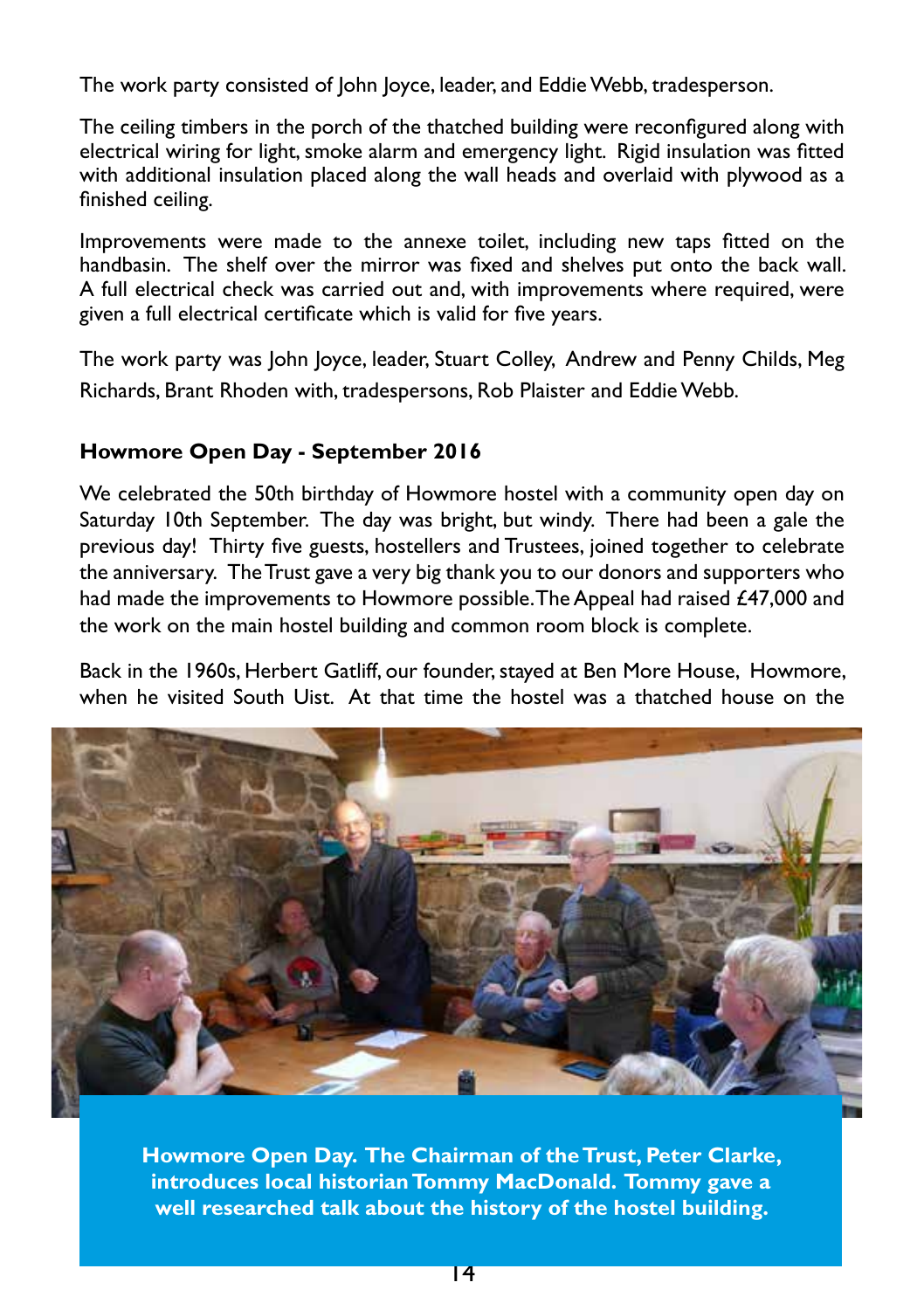common grazings occupied by an elderly lady. This was, in fact, Marie Ann MacDonald, described by Tommy MacDonald, local historian and Gaelic scholar (and husband of our warden, Betty), as 'a great Gaelic writer'. After Mrs MacDonald died, Herbert enquired of Mrs Catherine MacSween if it was possible for the empty building to become a hostel. This was ruled out as the house had been promised to another lady who, though living in Glasgow, was expected to return to South Uist.

Some time elapsed and Herbert received another letter from Mrs MacSween saying the house was available for use as a hostel on an informal and unofficial basis. Nothing could be put into writing because of the then strictures of crofting law. Consequently Herbert asked one of his protégés, Frank Martin (who at the time was 24 years of age), to write to Mrs MacSween to make all the practical arrangements.

Frank was already of renown within Hebridean hostelling circles as the man responsible for establishing the hostel on Scarp which opened in 1965. (It closed in 1971 when the island was depopulated.) He wrote on 17 January 1966 indicating, 'We intend to equip the house at Easter, and hope you will be able to help in several ways. The camp beds, blankets and the rest of the equipment will be sent to Howmore.' He then, in his thorough manner, went on to give a detailed inventory. The hostel opened as planned at Easter 1966, with Easter Sunday being on 10 April.

Since the hostel opened, it has recorded 45,713 overnights to the end of 2016 (26% of the total overnights at all hostels including those which have closed).

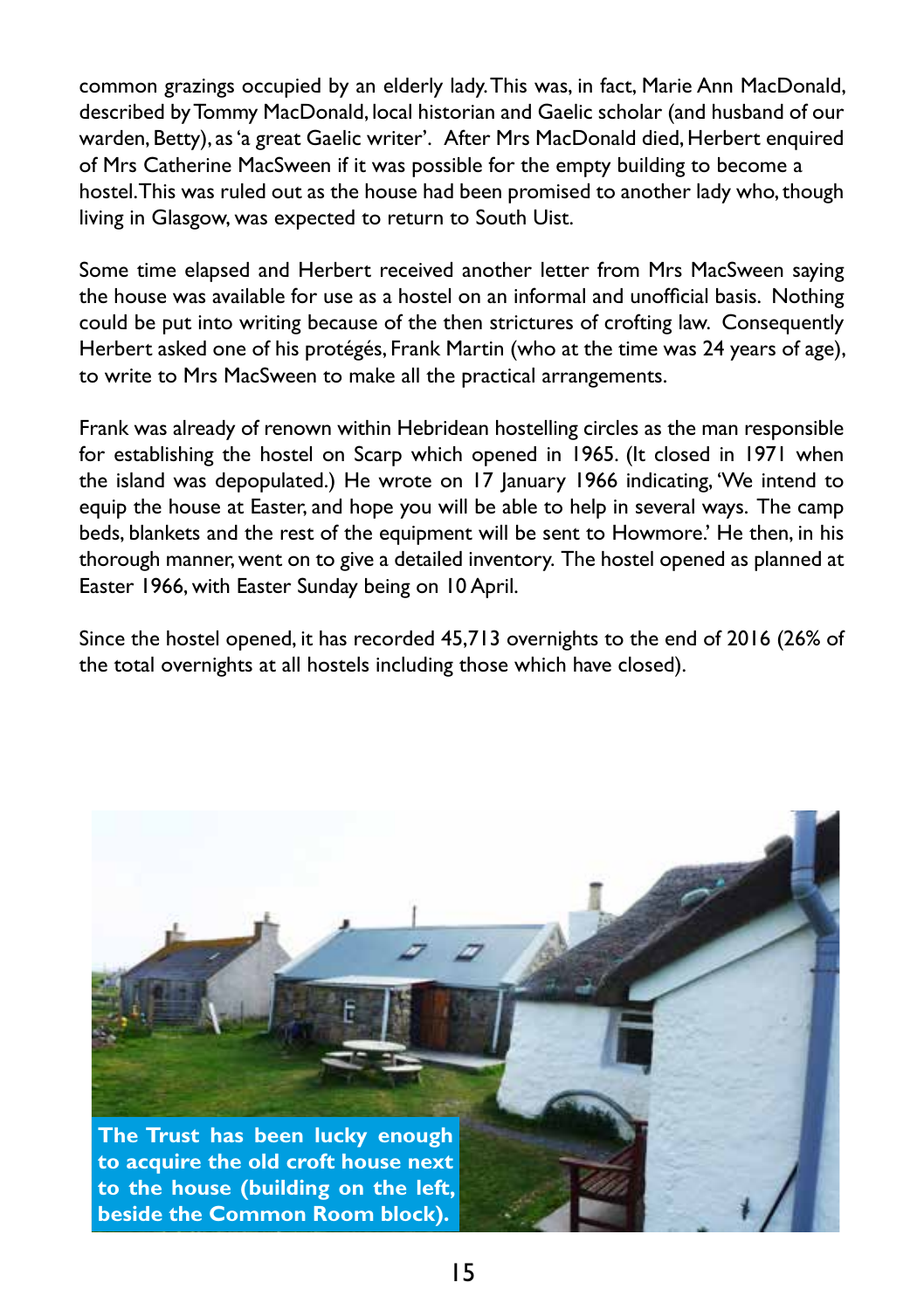#### **The Old Croft House**

The acquisition of the old croft house was announced at the Howmore Open Day. Trustees are asking hostellers and the community for their views about how the building can be used. Meanwhile John Joyce and his work party have stripped out all the rotten timbers exposing the bare stone walls.

#### **Berneray**

A work party visited the hostel in the spring. The kitchen floor was tiled and stainless steel units and shelves were installed. The main building and all external window frames in both buildings were repainted. The floors and walls in the Penthouse suite were painted. Both benches outside the hostel were sanded down and revarnished. A level recycling area was created. An area in front of the hostel was cleared and paving stones laid from the front door to the end of the front wall to create a level gravel free area.

Improvements were made to external doors and all were painted. All external door frames were painted. All thatched roofs were checked and all thatch stones were secured. Grass was removed where it was growing through the thatch from buried walls. The floors of both shower/washrooms were repainted. Improvements were made to the common room linen storage system and notice boards. The stove was checked and repaired where necessary.

The work party consisted of John Joyce with, tradesperson, Eddie Webb. Special thanks to volunteers Shelia Windmill, Brenda Armstrong, Brant Rhoden and Geoff Hewlett.

A work party visited Berneray in the autumn. The focus was on improving the electrical installation and plumbing. Improvements were made to the foul water drainage from the toilets and showers. A full electrical check was carried out and the system was certified for the coming five years. A broken kitchen mixer tap was replaced. A dehumidifier was supplied and fitted.

A shower curtain was fitted. Three new rugs were left at the hostel.

The work party consisted of John Joyce, leader, Rob Plaister and Eddie Webb, tradespersons.

It remains our policy to seek Visit Scotland Grading for the hostel. A grading visit is expected to take place during 2017.

We were all delighted to learn in spring 2017 that the hostel had gained Two Star status.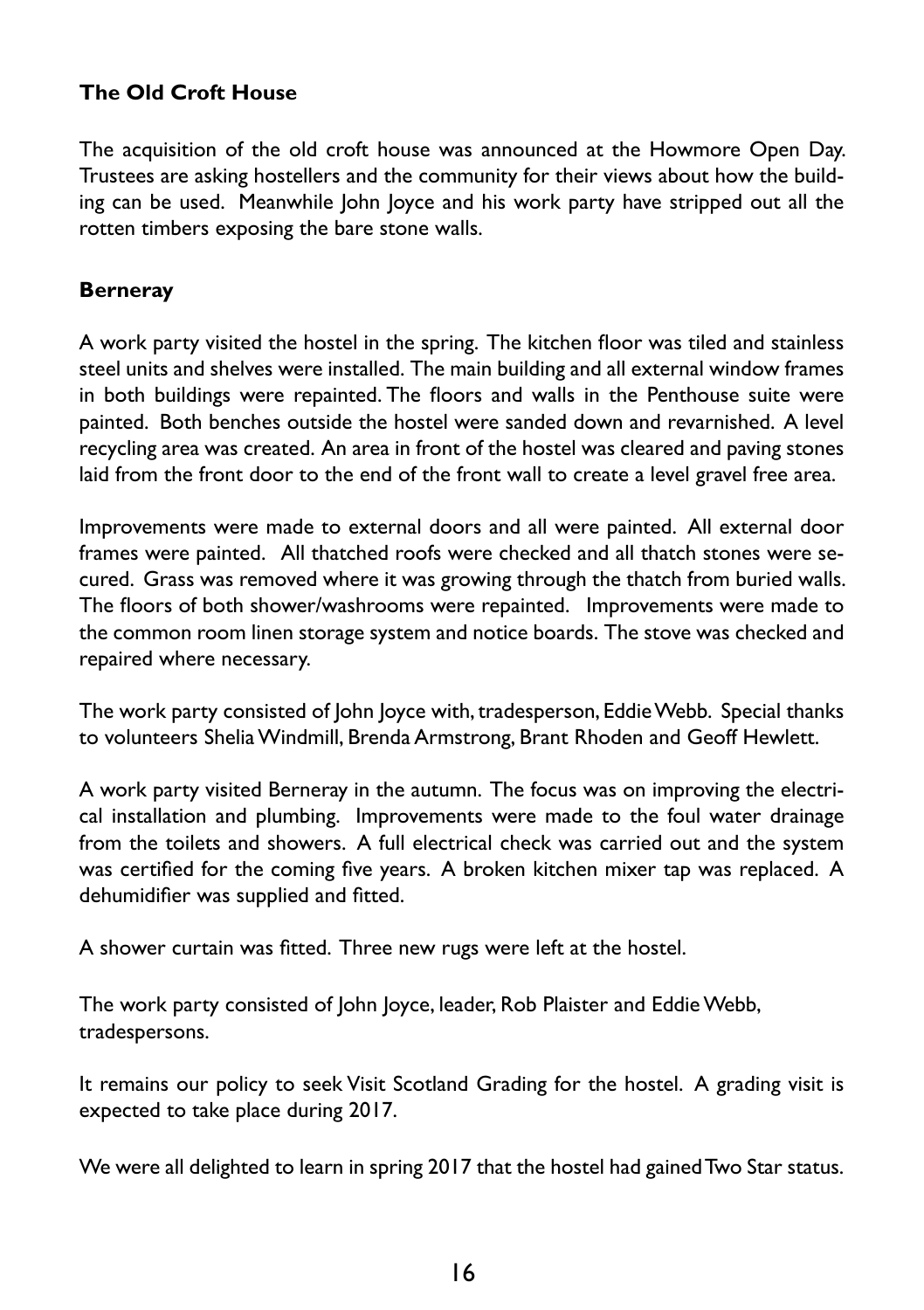#### **Rhenigidale**

Rhenigidale retained its accreditation as a Visit Scotland Two Star hostel.

In the spring the rendering on the external walls of the hostel was improved and repainted by Pete Edwards, a local resident and decorator. All external woodwork was also repainted. The guttering and rainwater drainage was improved. The old electrical cooker was replaced. Lighting on the steps up from the road was improved.

The glass in a Velux window at the rear of the hostel was replaced and all roof lights were fitted with blackout blinds. New recycling bins were provided in the kitchen. The outside toilet was refurbished and improved.

The work party consisted of John Joyce, leader, with tradespersons Eddie Webb and Pete Edwards, and volunteer Geoff Hewlett.

A work party visited in the autumn. The old Morsø stove was removed as it was worn out. A new Morsø Swift was installed together with new flue pipes and connectors.

A full electrical check was carried out and, after improvements where required, the system was certified for the coming five years. The water heater in the toilet was replaced .

A dehumidifier was installed in the kitchen, funded by Energy Isles. The dehumidifier can be used in the outbuilding for drying clothes and equipment. The back toilet wall was bleached and painted. The shower room paintwork was cleaned up. All dormitory windows were given a coat of varnish.

The door frame was replaced and a new door fitted with integral sill, funded by Energy Isles. Pete Edwards painted the new woodwork.

The gables were cleaned and repaired. Extensive vegetation was cleared from the back of the hostel and the drainage channel dug out. Existing fire exit pathways were cleared. Drainage alongside the steps up from the road was improved. Bad weather prevented further outside work.

The kitchen was cleared out and all the walls were bleached, cleaned and painted. All the timber shelving was sugar soaped and given a coat of varnish.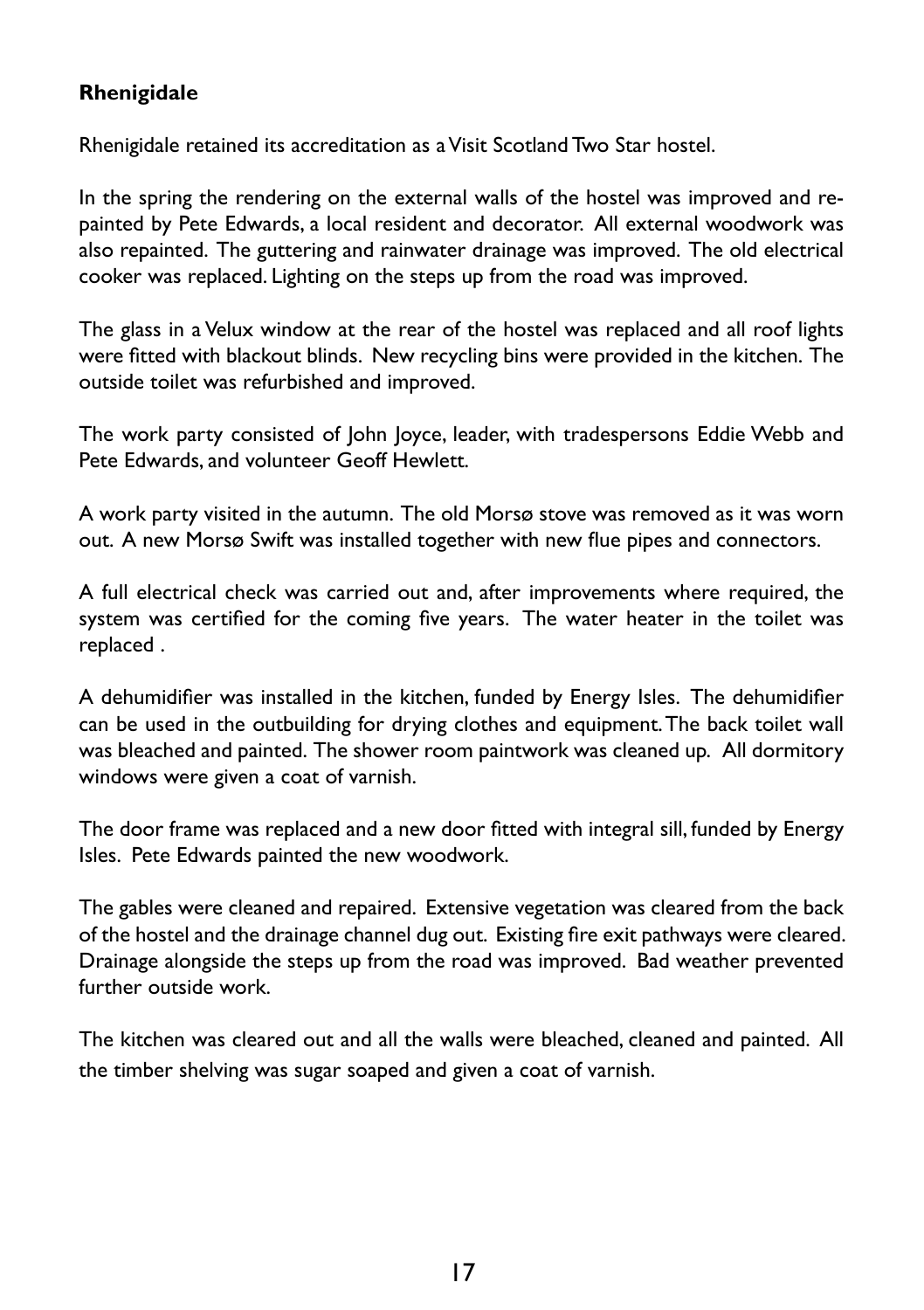#### **Flora in the grounds of Rhenigidale hostel**

When the road came to Rhenigidale in 1990 we were required to fence off the grounds around the hostel. Before that most of the immediate land was open and subject to casual grazing. Since then a more varied plant life has evolved, but it is now threatening to become unruly. The Editor of the Hebridean Hosteller newsletter included the following comment in the October 2015 edition (Newsletter 58) 'Advice and action from a volunteer with specific knowledge of land management and the control of plants would be much appreciated.'

Ros Evans and Pat Jacobs, of Edinburgh, responded by conducting a survey on 1 August 2016. Here is a summary of their findings:

The hostel is delightfully situated on a sunny slope in the small Rhenigidale community. Since grazing animals no longer keep the vegetation down, some of the plants will need to be checked.

The main problem is the Montbretia growing beside the steps up to the hostel. In Craigston valley in Barra it is beginning to take over now that the sheep can no longer graze it. It is a weed and the short flowering period in late summer does not justify it in any garden! I am trying to keep it under control in my garden but it is a battle but more of a contest than it is in Rhenigidale where it is still relatively well contained. I think digging it out (together with all the millions of small corms that form the rooting stock) would be the best start, then keeping it cut back when new plants appear, and/ or using 'Round up' until it dies out.



**Rhenigidale hostel's luxuriant vegetation**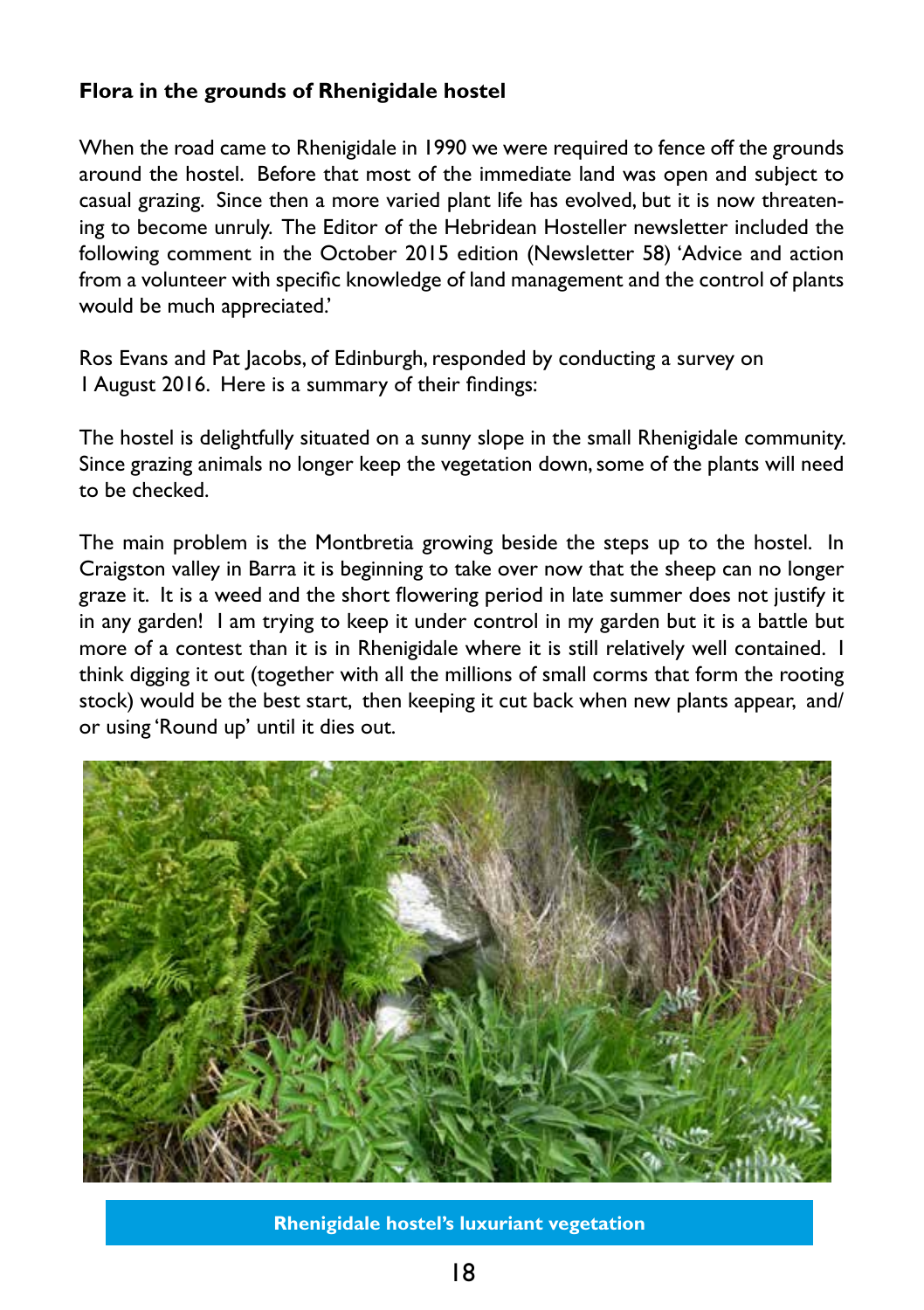The lowest part of the garden beside the road is covered with reeds (Phragmites) and sedges (Juncas) which won't do any harm. There is a young willow tree there, and the tree directly outside the front door is an Elderflower. To the left of the hostel, the septic tank has a healthy growth of nettles which could be cut back. However they attract caterpillars and other insect life so are OK. The Phragmites encroaching up the slope should be kept cut back each year (a good pair of shears should deal with this). The iris, ferns, fuchsia and pine are no problem. The nettles immediately below the railing outside the front door are not very attractive and would be better cut back each year. The ferns and cotoneaster around the back are in order but might need cutting back when they get too big.

The basic ground cover of the property is attractive machair and the common flowering plants as seen in late July include: Tormentil, bog asphodel, self-heal, sorrel, silver leaf, knapweed, buttercups, plantains, orchid. It would benefit from being strimmed at least every three to four years, but this is probably not practicable given the nature of the steep slope.

This is a very attractive hostel. The hostel looked in very good condition and we were most impressed. For hostellers who enjoy cooking, sorrel can be found in the grounds and makes a good soup. Elderflower can also be found; the berries can be used for wine.

#### **The story of Rhenigidale's survival**

#### Kenny Mackay:Rhenigidale A Community's Fight for Survival Acair ISBN: 780861524105 £12.00

Before you make your next visit to Rhenigidale, buy a copy of Kenny MacKay's book. Kenny is familiar to many hostellers who have visited Rhenigidale. He is often around and about the village or dealing with his sheep somewhere on the hills. He also acts as hostel warden when Kate is away. For many years Kenny has worked to chronicle Rhenigidale's story - of a life or death struggle with powers unknown but with a happy ending. The road was opened on 20 February 1990 and the village has survived.

A key piece in the jigsaw was when the Schools Hebridean Society, founded by John Abbot in 1962, chose Rhenigidale because the hostel provided back-up. Needless to say, Herbert via the Gatliff Trust, had helped fund the Society. John Hutchinson, who visited on SHS expeditions in 1967 and 1974, surveyed a route for a possible road or jeep track. This was via the valley to the north of Toddun and across to Maaruig. SHS received £100 from the Highlands & Islands Development Board to assist with costs.

John Hutchinson, speaking at the launch of the book at the Harris Hotel in August 2016, recalled this work. He said that he was both surprised and pleased that when the road engineers at the local council (Comhairle Nan Eilean Siar) decided to go ahead with the project they not only chose his route, but also were using his map!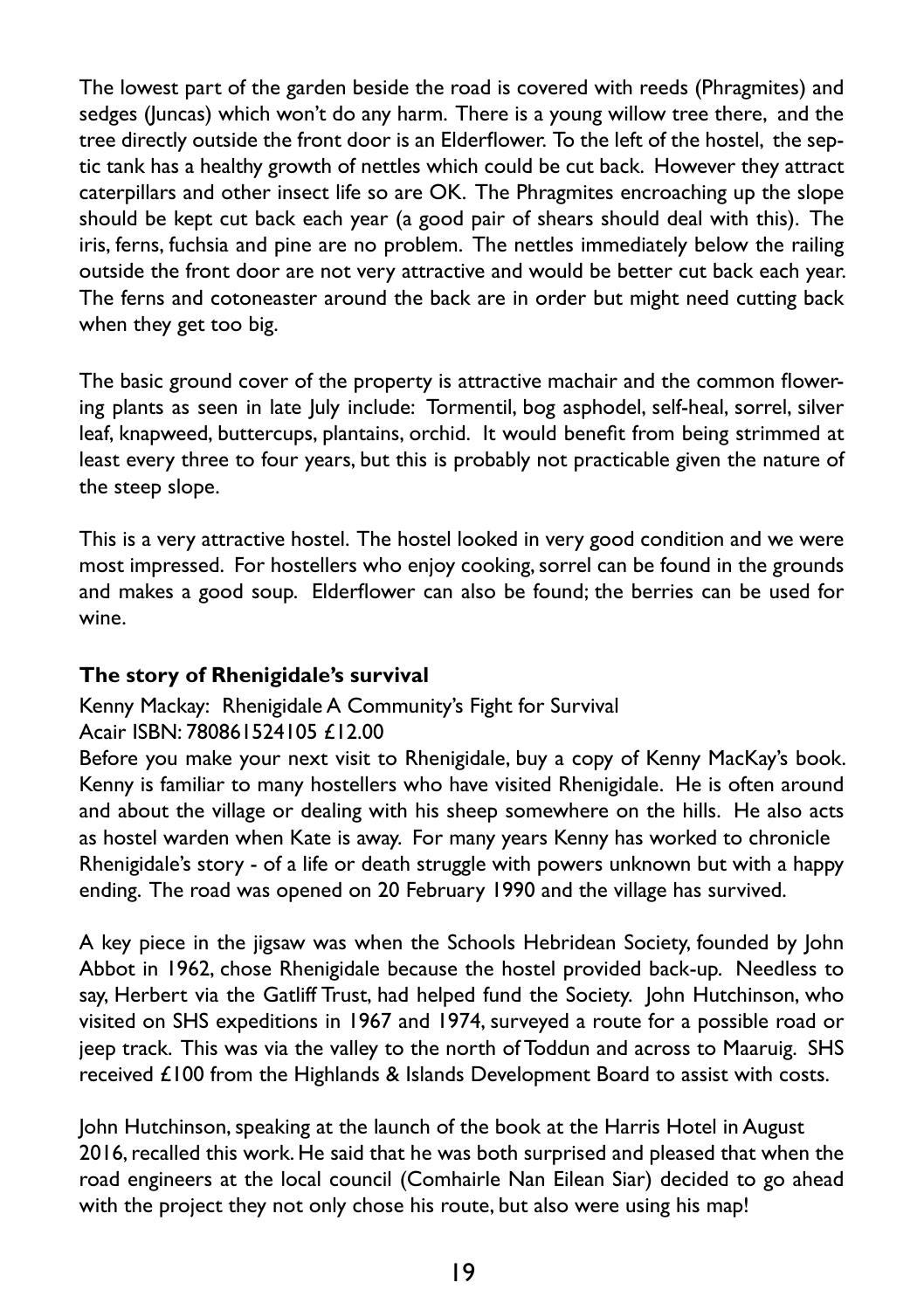## **Volunteers**

The Trustees are very grateful to the many volunteers who give their time to help with the administration and operation of the charity and/or the maintenance of the properties. All Trustees are volunteers who offer their time, talents and skills to the organisation freely. There is plenty to do, so if you would like to help, please get in touch.

The volunteer effort is a vital ingredient in maintaining the unique atmosphere (the 'Gatliff difference') at our hostels. It keeps our overheads and overnight charges down. We are looking for volunteers with drive, time and skills to take ownership of specific projects.

There is a wide range of volunteering opportunities from physical labour at the hostels to behind the scenes tasks which can be done from members' own homes.

All you need is a knowledge of and commitment to the hostels. While it is essential for volunteers to work on their own initiative, it is equally essential that they work within the agreed priorities, policies and budgets set by the Trust. The Trust cannot ask volunteers to carry out electrical, plumbing or gas work at the hostels. These tasks have to be carried out by tradesmen with professional accreditation. However, there is plenty of painting to do, lifting and shifting, clearing rubbish from hostel sites and gardening. Examples of tasks which volunteers could carry out from their own homes are: making sure posters are up on local notice boards, or in their school, college or workplace; maintaining address lists; running a fund raising appeal; stuffing envelopes; scanning historical material; improving the displays at hostels by researching information about local walks, historical sites or scenic views.

*These unique hostels with their memorable locations, good facilities and free and easy atmosphere are worth supporting. Please consider donating to the Trust by annual bankers order, joining the Trust, getting involved, joining a work party, taking on a task on behalf the Trust or becoming a Trustee.*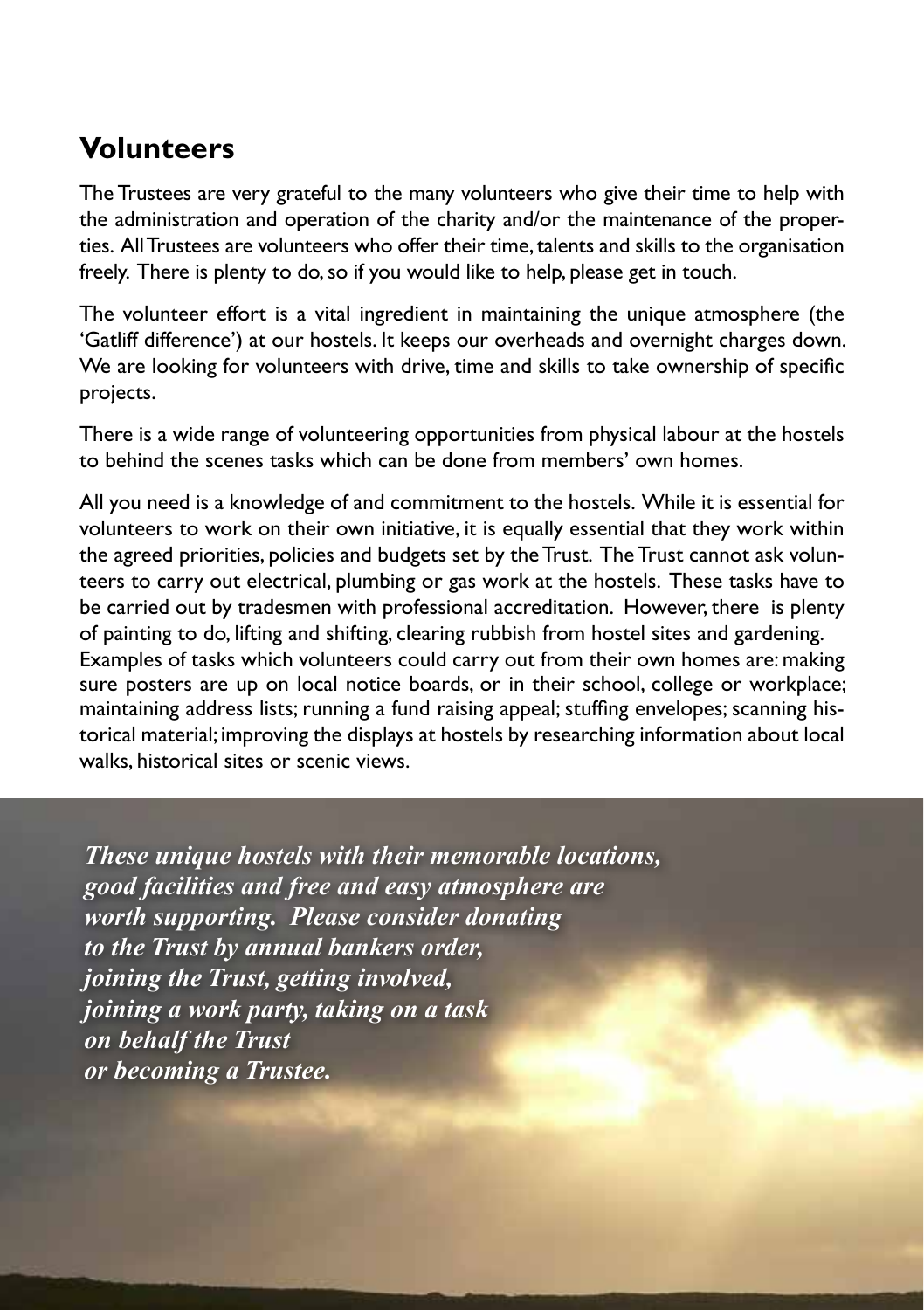## **What is required of Trustees?**

All the Trustees are volunteers. They receive basic travel expenses and receive reimbursement of their hostel overnights, if on Trust business. As we employ no paid staff all the decisions taken by the Trust have to be carried out by the Trustees.

We need new Trustees to maintain the continuity of our operations, to run projects at the hostels and seek new opportunities. Full details of the operation of the hostels are provided to Trustees.

Trustees have to visit the islands and stay at the hostels as they are the ultimate guarantors of the quality of hosteller's experiences at the hostels. They must also attend meetings and play an active role in the work of the Trust. This can be time consuming but it is a hugely enjoyable. It is a privilege to be involved with the hostels and to have the opportunity to continue the work of the Trust. It is always a pleasure to meet hostellers and to read, with pride, the many appreciative messages left in the hostel house books.

New Trustees are supported by the existing Trustees to fully understand their role and responsibilities. Being a Trustee is a rewarding experience and can be useful in one's career. Many companies applaud staff who are involved in charitable work, especially with organisations such as the Gatliff Hebridean Hostels Trust which encourages self reliance, initiative and a sense of adventure in young people.

If you think you can help us at Trust level get in touch. It is always possible to come to a meeting to get a taste of the 'behind the scenes' work the Trustees carry out. The essence of all we do is to keep things simple. We have two or three meetings a year and use telephone conference calls if the need arises.

> *Rhenigidale and Howmore have been open for over 50 years. If you love the Gatliff hostels and want to see them continue for another 50 years why not think about becoming a Trustee?*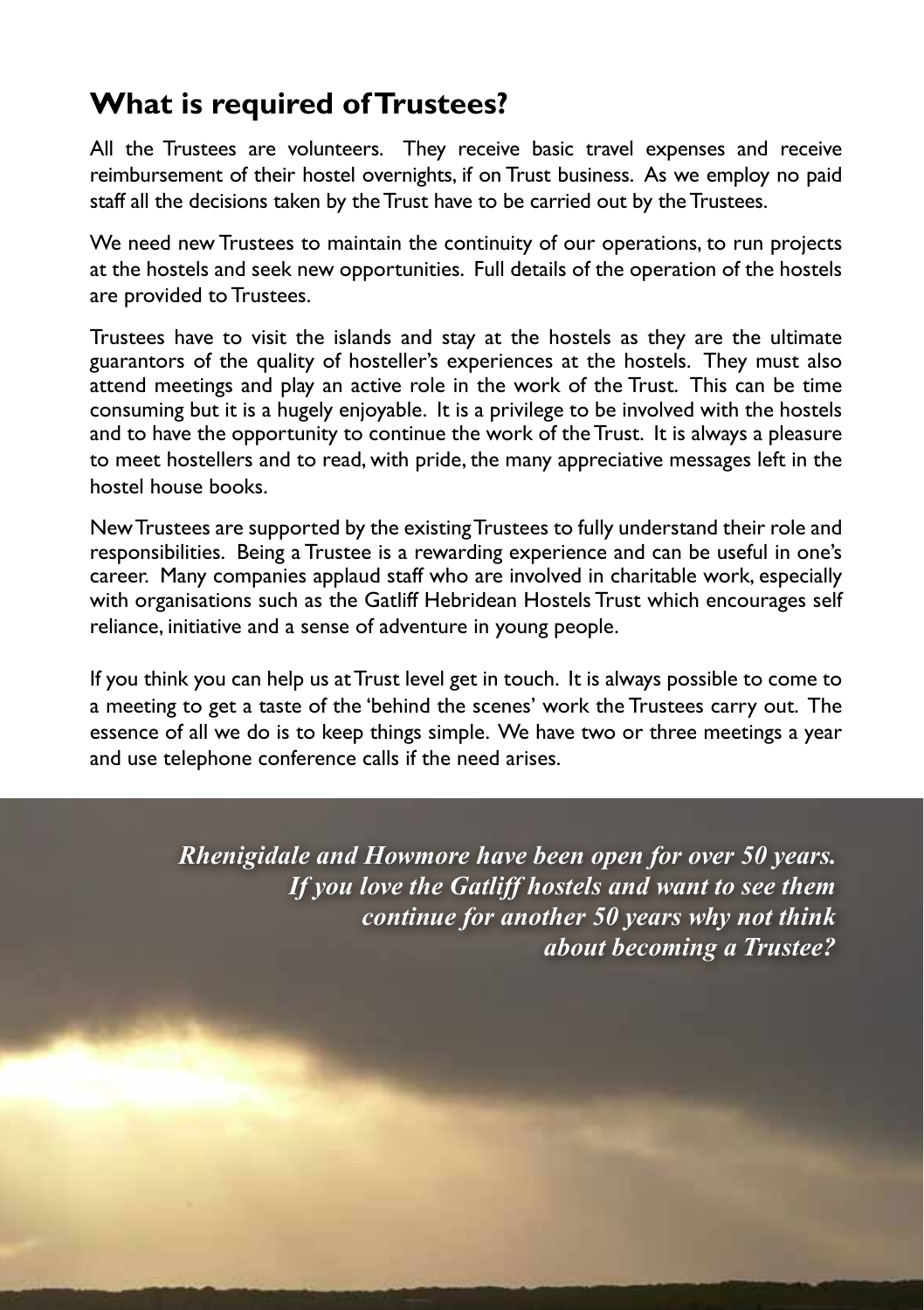## **DIRECTORS' BIOGRAPHICAL INFORMATION**

#### **SEEKING ELECTION OR RE-ELECTION**

#### **Jo Burgess**

Jo has been editing the Newsletter of the Crofters' Hostels since 2003. A Trustee from 2003 to 2008. Jo is seeking re-election as a Trustee.

Jo first came into contact with the Trust when she led the 1985 Schools Hebridean Society (SHS) expedition to Rhenigidale. When the SHS was closed down in 1989 Jo asked for some of the financial assets to be contributed to the appeal to improve Rhenigidale hostel. SHS's help is commemorated on the plaque in the hostel. Jo also joined the Trust at this time.

In 2002 Jo was staying in the old schoolhouse when the Trust was celebrating the 40th anniversary of the hostel and joined the commemorative walk along the postman's path with other Trust members.

She is now in a position to take on the role of a Trustee once more. Jo is a chartered town planner, has been involved with the Duke of Edinburgh's Award scheme for 15 years. She has a little Gaelic and a lot of passion for the Hebridean culture – especially the music. She looks forward to making a more active contribution to the work of the GHHT in the future.

#### **Stuart Colley**

A Director since 2015. Treasurer since 2016. Stuart is seeking re-election as a Trustee.

Stuart has always been an enthusiast for travelling and outdoor activities. Having left school at 16 to do an apprenticeship in electronics he subsequently did a degree in physics, including spending a year at the University of California where he often visited the Sierra Nevada mountains and other national parks on backpacking or climbing trips. After completing a PhD in astronomy he went to work for the British Antarctic Survey as a meteorologist, spending two years at Halley Research Station. Since returning to the UK Stuart has been employed as a scientist in the civil service. Stuart first visited the Outer Hebrides on a cycling holiday in 2005 and has returned regularly since then, more recently volunteering on some of the work parties organised by John Joyce. Stuart became a Trustee of the Gatliff Trust in April 2017.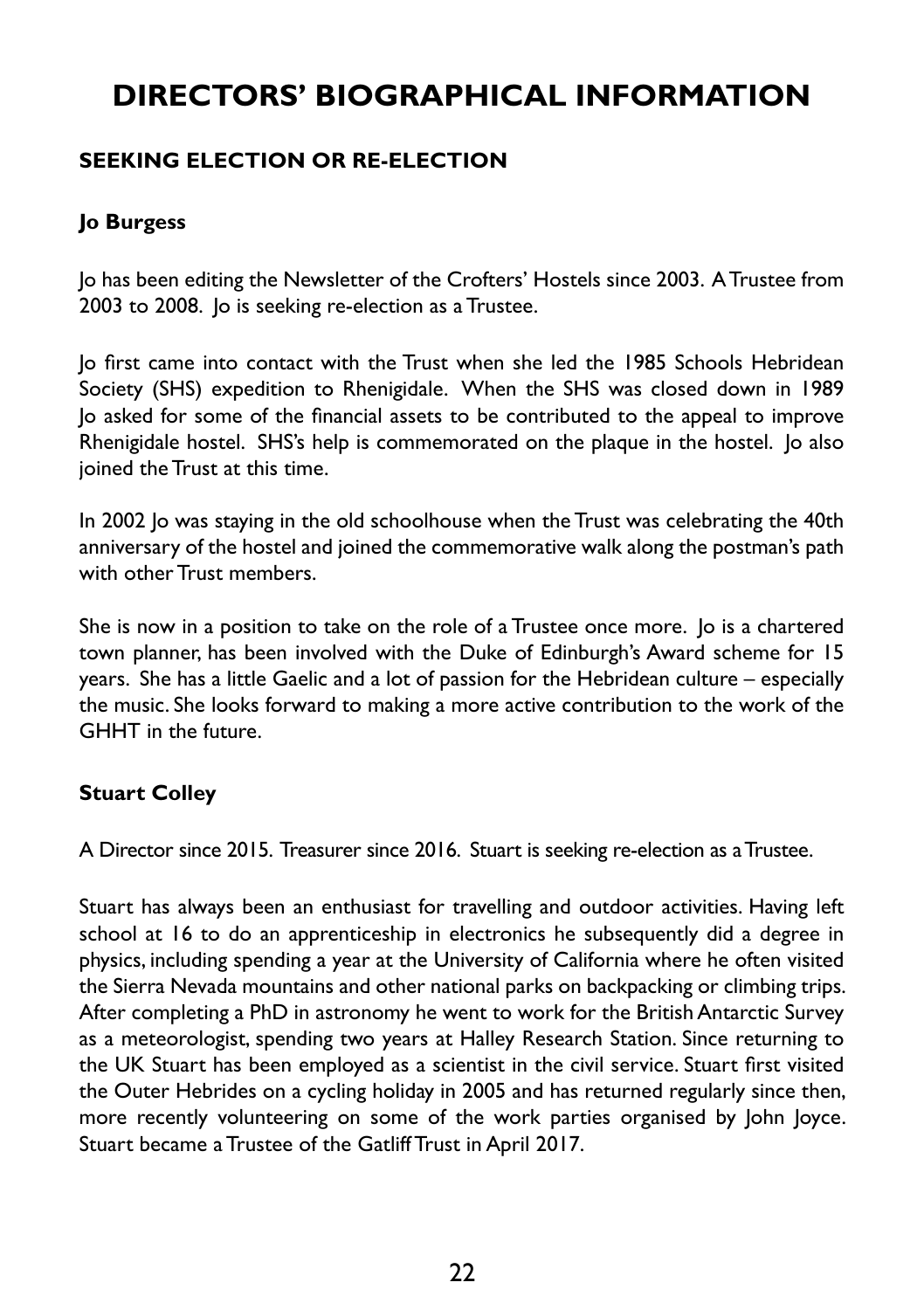#### **Christine Fletcher**

Christine is seeking election as a Trustee.

Christine has now retired from a career in primary education in County Durham. She has always been interested in the outdoors, hillwalking, orienteering, riding, sailing and cycling with many hours spent in the Grampians and Monadhliath mountains with her Inverness-shire family. Walking the Camino de Santiago in 2008 rekindled her interesting in hostelling so much so she returned to the Camino and helped out as a volunteer warden in Rabanal hostel. Retirement brought time and a new bike, which is now a favourite mode of transport resulting in trips such as Coast to Coast and the John Muir Way. A cycling holiday in the Outer Hebrides introduced her to Gatliff Hostels in 2013 and she became a member. Since then she has been helping behind the scenes, for example by stuffing envelopes. She is keen to help out in any way she can.

#### **Julian Paren**

A Trustee since 2013, Company Secretary since 2016. Julian is seeking re-election as a Trustee.

Julian Paren spent his professional life as a glaciologist working in Greenland, Arctic Canada, and the Antarctic, ultimately becoming Head of Information at the British Antarctic Survey in Cambridge. In retirement he chose to live on the Black Isle with its easy access to the west coast and islands of Scotland. After a visit to Kinlochresort in 1964, he met Herbert Gatliff when he was interested in opening a hostel in North Harris. With his wife and family he has visited all the Gatliff Hostels since 1986, the year he became a member of the Hebridean Hostellers. He became a Trustee in 2013.

In retirement Julian has been an Open University tutor in oceanography, an associate lecturer in climate and Antarctic science for the University of Cambridge, and a Trustee of the Trans-Antarctic Association and the British Antarctic Monument Trust. Julian is a Director of Transition Black Isle and Black Isle Bicycles, and is a member of the John Muir Trust, National Trust for Scotland and the Scottish Wildlife Trust. He also contributes to the nationwide Geograph project with its role to provide imagery from every square km of the British Isles.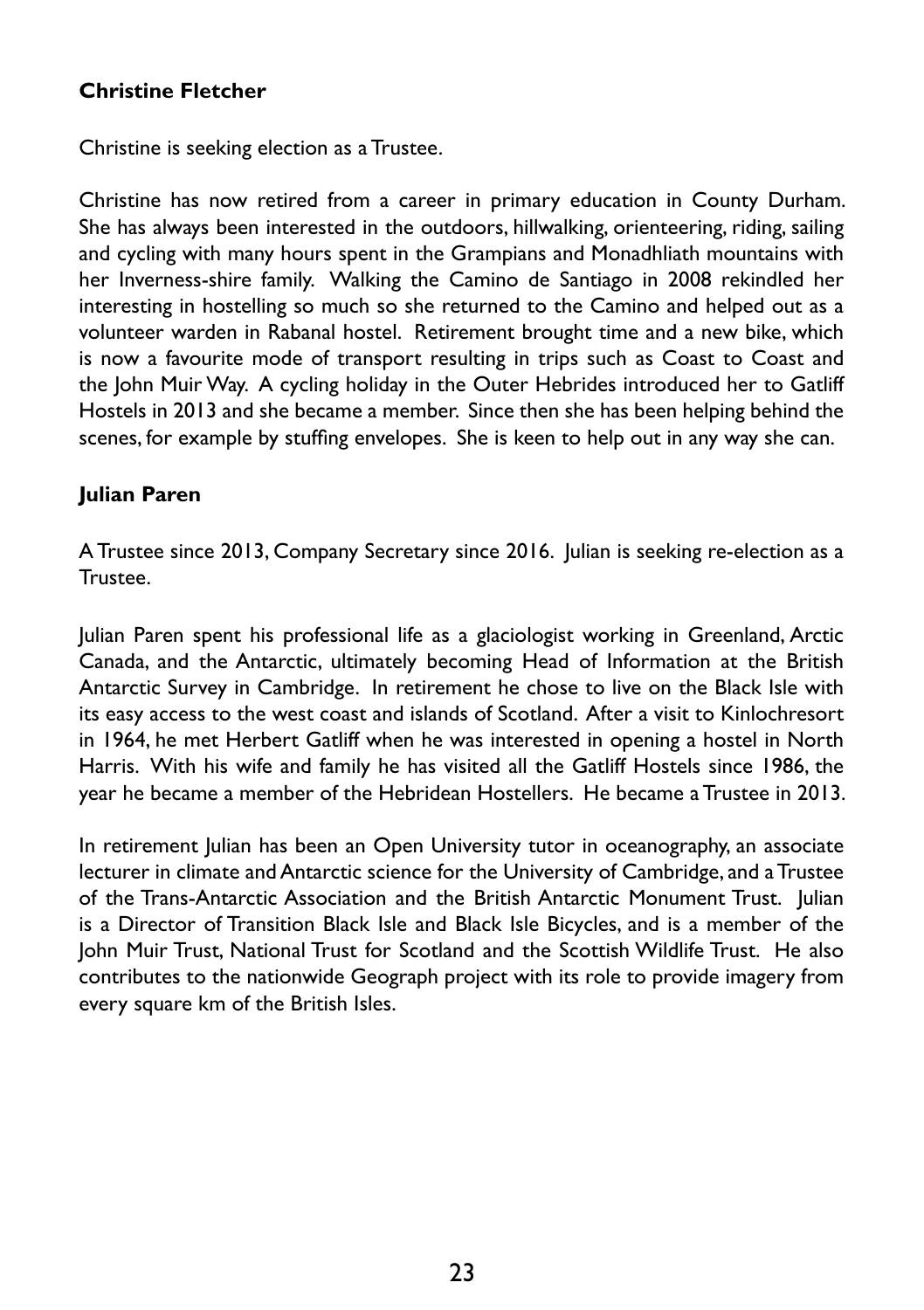#### **APPOINTED BY THE GATLIFF TRUST**

#### **Alan Busson**

Alan served as a Trustee and Company Secretary of the GHHT from 1988 to1995 and from 2003 to 2008. He has been a Gatliff Trust Trustee since 2003. He is a keen cyclist and hill walker. Alan is a supporter of simple hostels and the 'wilderness experience'. Alan Busson is a Chartered Secretary, currently working for Gordon Rural Action.

#### **Peter Clarke**

A Trustee since 1988. Most recently Chairman since 2007. Hitherto he was Vice-Chairman from 1988 to 1991, Chairman from 1991 to 2001, Vice Chairman from 2001 to 2007. He has acted as Membership Secretary since 1988 (with a short break in the 1990s.) He has also had spells as Company Secretary and Treasurer.

Peter first visited the Outer Hebrides in 1973 when he discovered Rhenigidale and Howmore. Shortly after his second visit he met Herbert Gatliff in 1975 for the first time to discuss his PhD research on agricultural smallholdings.

He became a Trustee of the Gatliff Trust in 1980 and served as Hebrides Secretary of the Gatliff Trust from 1983 to 1988. In that capacity he founded the Hebridean Hostellers in 1984 to create a link between Trust and its supporters. This proved to be the fore-running to the Gatliff Hebridean Hostels Trust. Peter was Secretary of the Gatliff Trust from 2000 to 2006. He became Chairman in 2006 upon Frank Martin's retirement. He represented the Gatliff Trust on the National Council of the SYHA from 2007 until its abolition in July 2013.

Peter served on the National Executive Committee of the YHA for five years (1994 to 1999) and on its Countryside Committee for six years for the first three years under the chairmanship of Frank Martin.

His book, *The Outer Hebrides - the Timeless Way* was published in January 2006 and is still in print.

#### **John Joyce**

A Trustee from 1988 to 1994 and since 2008. John was Chairman from 1988 to 1991. Since 2008 he has been work party organiser. A Gatliff Trustee since 1977, a Trustee of the GHHT from 1988 to 1994 and since 2008.

After leaving school at sixteen John completed nine years work mostly in banking and insurance before going to Aston University where he gained an MSc in Applied Psychology. During this period he developed his interest in cycling, walking in the countryside, exploring the more wild open spaces and mountains, travelling and caving. John started hostelling in the 1960s and was a YHA Regional Committee member where he met Herbert. Herbert encouraged him to get involved with the Gatliff Trust. After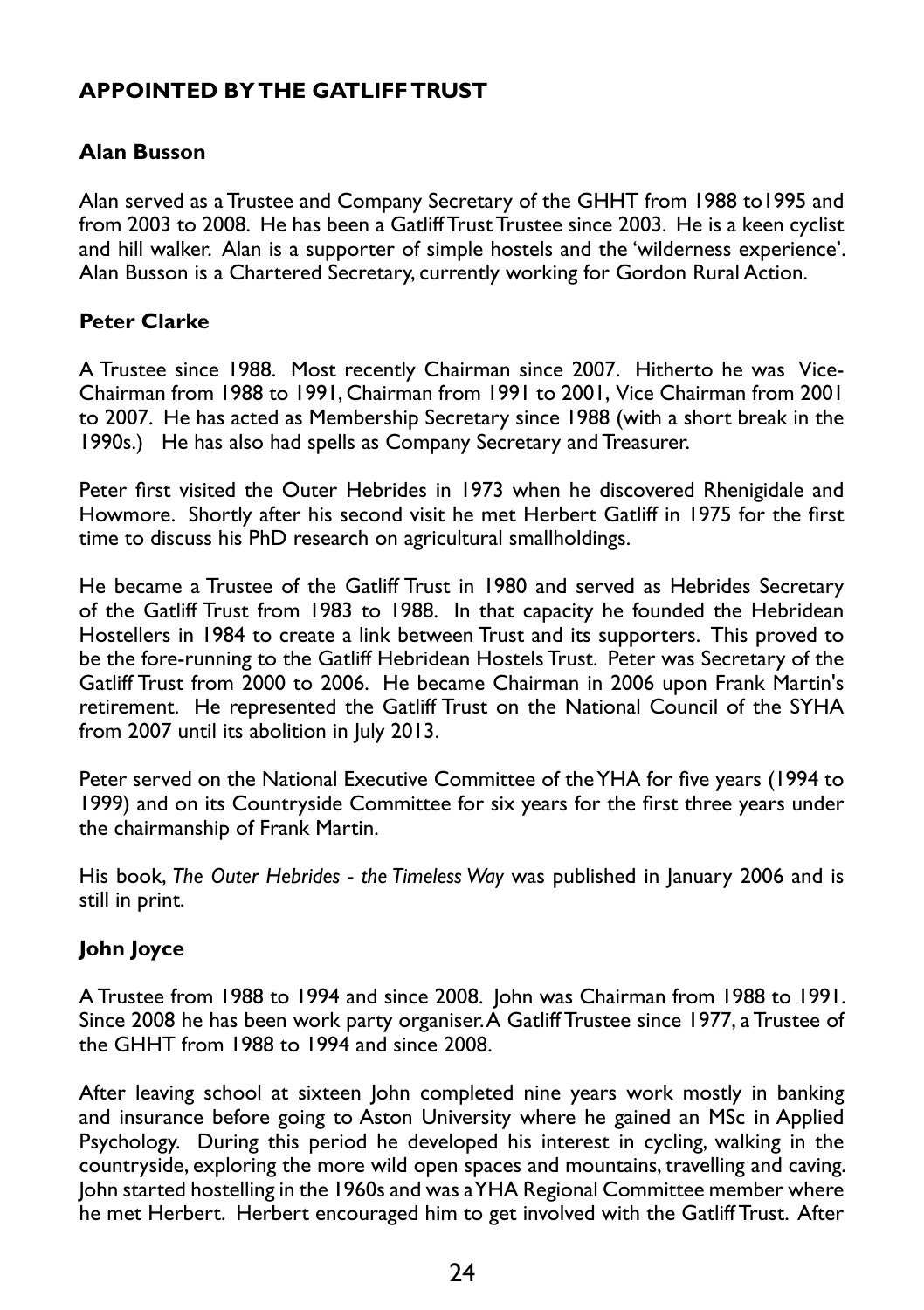graduating John worked for the Virgin group in record exporting and video retailing before settling down to married and family life in the 1980s.

John organised work parties and renovations at the Hebridean Hostels and served as Chairman of the GHHT at its foundation. After leaving the record business John re-trained as a primary school teacher and has since spent over 20 years in education. He became science co-ordinator at his school and, most recently, a home tutor for the local education authority. In 1994 John and his family spent a year travelling around the world. John's objective is to see that the Trust develops and maintains its hostels in the foreseeable future in a changing environment, whilst maintaining their sociability and simple ethos.

#### **John Humphries**

A Trustee since 2003. John has been Editor of the Hebridean Hostellers Newsletter since 2002.

John is a retired schoolteacher turned magazine editor and journalist. John was born in Bristol in 1943, educated at Cotham Grammar School and graduated from the University of Wales, Aberystwyth. For most of his working life he taught English at Culford School, Bury St Edmunds, and was a Housemaster there for 21 years. He became the School's Registrar with responsibilities for admissions, marketing and publicity. Following retirement in 2003, he continued writing professionally, producing corporate newsletters, regular columns and editing Scottish Islands Explorer of which he is now proprietor. He joined the GHHT soon after visiting its Hostels in the mid-1980s, feeling that they were delightfully distinctive - remote and remarkable places which attracted responsive visitors. In 2002 he became the Editor of Hebridean Hostellers newsletter.

#### **Philip Lawson MBE**

A Trustee since 1988. Treasurer from 2006 to 2016.

Philip served on committees of the Scottish Youth Hostels Association at District and National level from 1961 and was National Chairman from 1980 to 2001. He is now Hon President of the SYHA. He was also President of the European Union Federation of YHA's (EUFED) from 1990 to 2001 and a Board member and Vice President of the International Youth Hostel Federation from 1994 to 2002.

He became a Trustee of the Gatliff Trust in 2003.

Philip is a retired head teacher and lives in Fife. He has been visiting the Hebrides since 1960. He is a lifelong hillwalker and recently retired from the Board of the Scottish Rights of Way and Access Society (SCOTWAYS) after many years of service.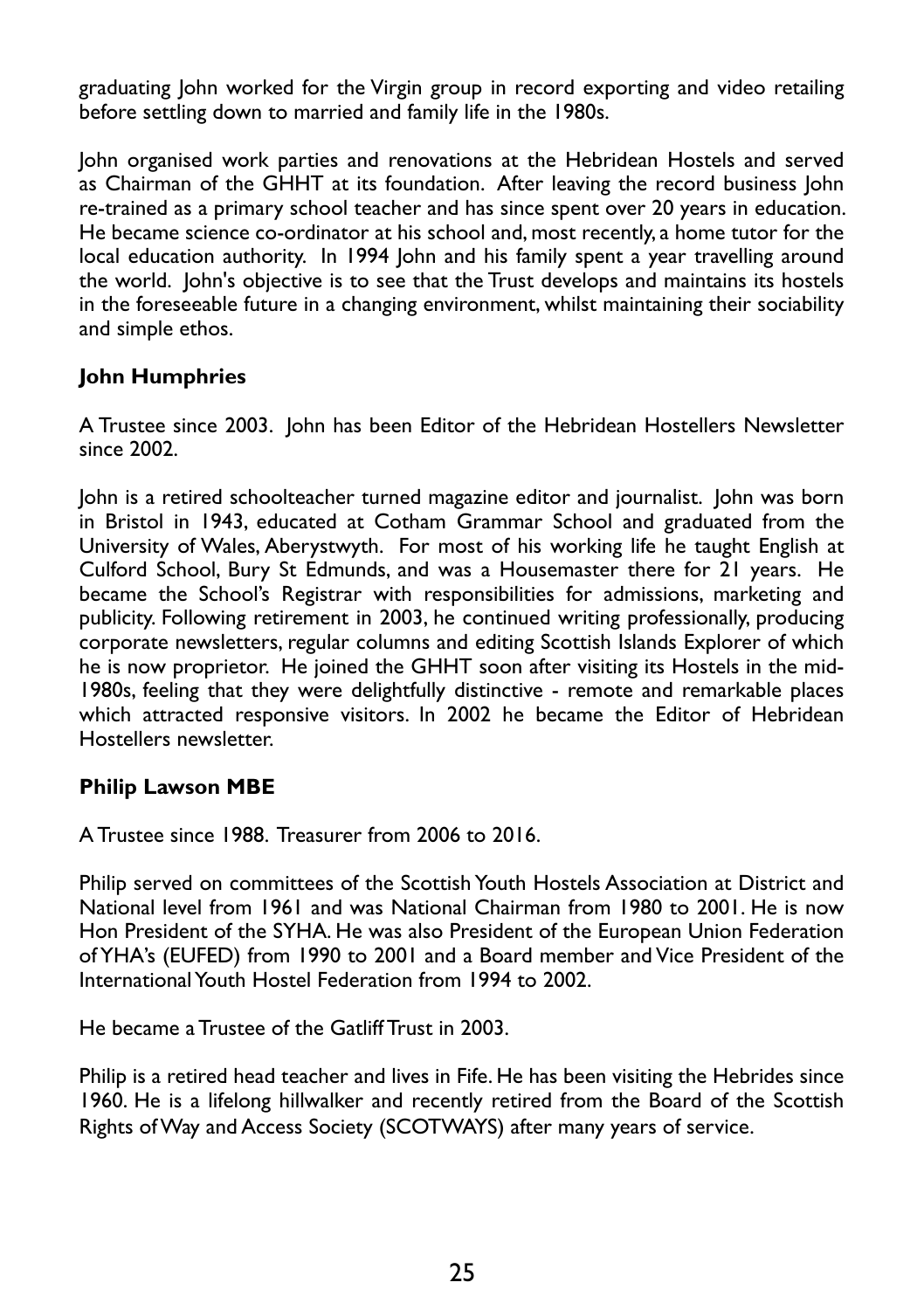#### **RETIRING AT THE 2017 AGM**

#### **Dave Matthews**

A Trustee since 2013, Dave is retiring at the forthcoming AGM due to pressure of work in his role as Treasurer of the Elenydd Wilderness Hostels Trust.

Dave Matthews is well known in youth hostelling circles, having worked for almost 33 years as a YHA Regional Secretary/Area Manager. He has also served in a voluntary capacity with the YHA for many years both before and after his time as a YHA employee. Dave was made a Vice President of YHA Wales in 1997.

During his time as a member of the YHA National Council in the 1960s Dave met Herbert Gatliff. Herbert was a great inspiration and led Dave to recognise the value of small simple hostels. During his time as Regional Secretary many new hostels were opened. Quite a few were small simple hostels established by volunteers on 'shoe string' budgets. During this time Dave also met and became friends with Frank Martin who was active in helping develop small hostels in Wales and in forestry issues. It was Frank in particular who encouraged Dave to secure Dolgoch from the Forestry Commission as a hostel. (Now run by the Elenydd Wilderness Hostels Trust.)

Dave first visited the Outer Hebrides in 1982 to help look after a fifty strong party of Scouts from Cardiff. He fell in love with the Islands and was back with his wife, son and daughter in 1984 on a cycle tour. In 1991 he joined Frank Martin on a journey there, visiting all three Hostels GHHT hostels.

We thank Dave for his service to the Gatliff Hebridean Hostels Trust.

# **Keep in touch. Support the hostels. Join the Trust.**

If you are not a member why not join the Trust? It only costs  $£10$  a year. You will receive this newsletter annually, our Hebridean Hostellers Newsletter which appears twice a year and all other publications including our Annual Report. Above all you will have the satisfaction of knowing you are helping to keep the hostels going.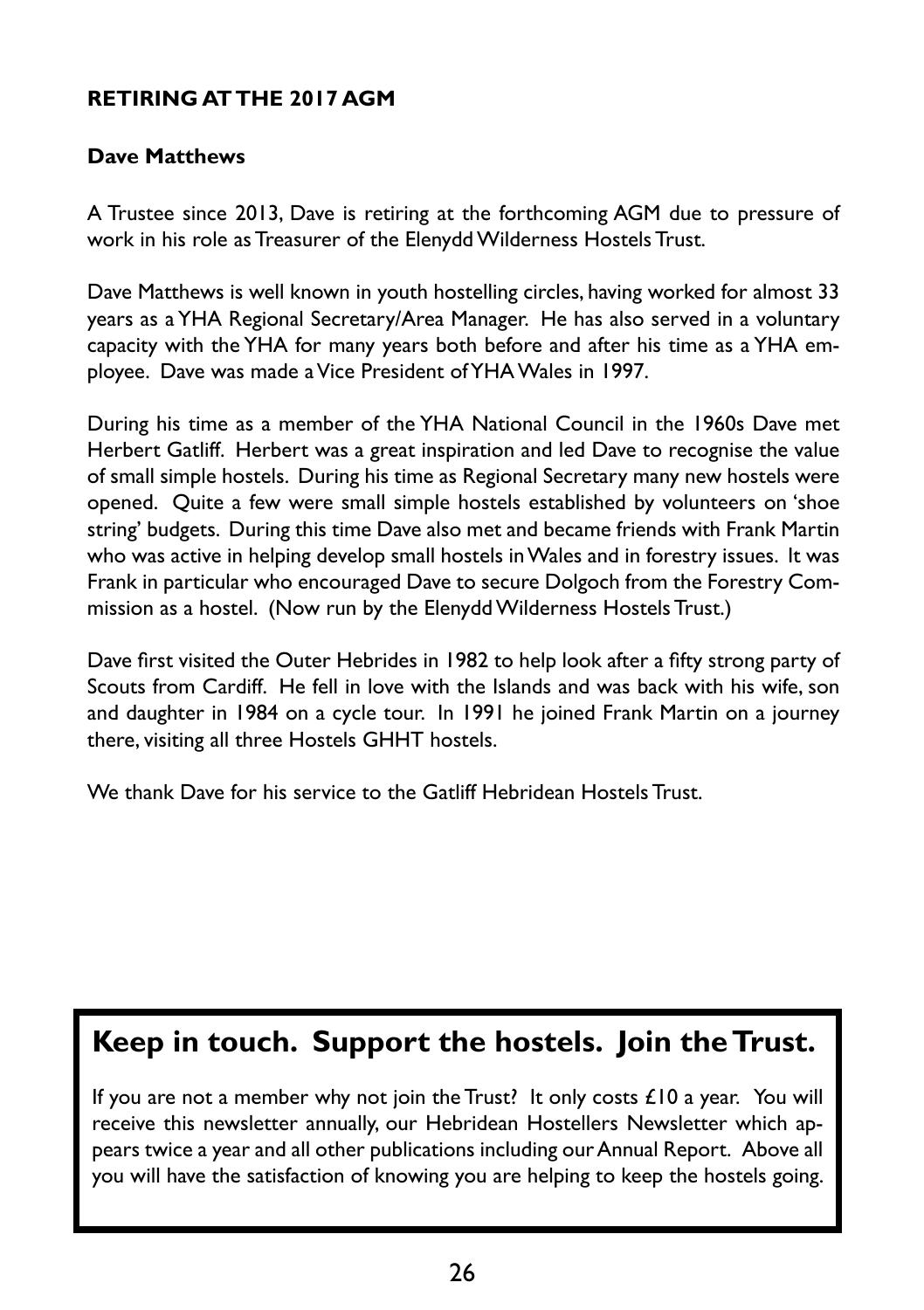## **Membership Application Form**

Please detach this page and return it to the Membership Secretary, Gatliff Hebridean Hostels Trust, 30 Francis Street STORNOWAY Isle of Lewis HS1 2ND

I wish to become a member of the Gatliff Hebridean Hostels Trust. I enclose herewith a cheque/postal order for  $f_{\text{2}}$  being my donation for one year. (Please make cheques payable to Gatliff Hebridean Hostels Trust.) In the event of the Gatliff Hebridean Hostels Trust being wound up while I am a member, or in the course of the year following the date of my cessation of membership, I agree to contribute a sum not exceeding £1 should I be requested to do so.

| Signature <b>contract of the contract of the contract of the contract of the contract of the contract of the contract of the contract of the contract of the contract of the contract of the contract of the contract of the con</b> |
|--------------------------------------------------------------------------------------------------------------------------------------------------------------------------------------------------------------------------------------|
| Name in Full <b>South According to the Contract of Table 201</b>                                                                                                                                                                     |
| Address & Postcode <b>Address &amp; Postcode</b>                                                                                                                                                                                     |
|                                                                                                                                                                                                                                      |
|                                                                                                                                                                                                                                      |
|                                                                                                                                                                                                                                      |
|                                                                                                                                                                                                                                      |
|                                                                                                                                                                                                                                      |
| I wish to help the Trust as a volunteer (tick)                                                                                                                                                                                       |
| I prefer to pay by Bankers Order please send me a form (tick)                                                                                                                                                                        |

## Gift Aid

If you pay Income Tax and/or Capital Gains Tax you can increase the value of your donation by 25p in the  $\pounds$  at no cost to you. Just complete and sign the form overleaf and send it to the Trust with your membership application form.

(We can reclaim tax on donations in past years. Currently it is four years.)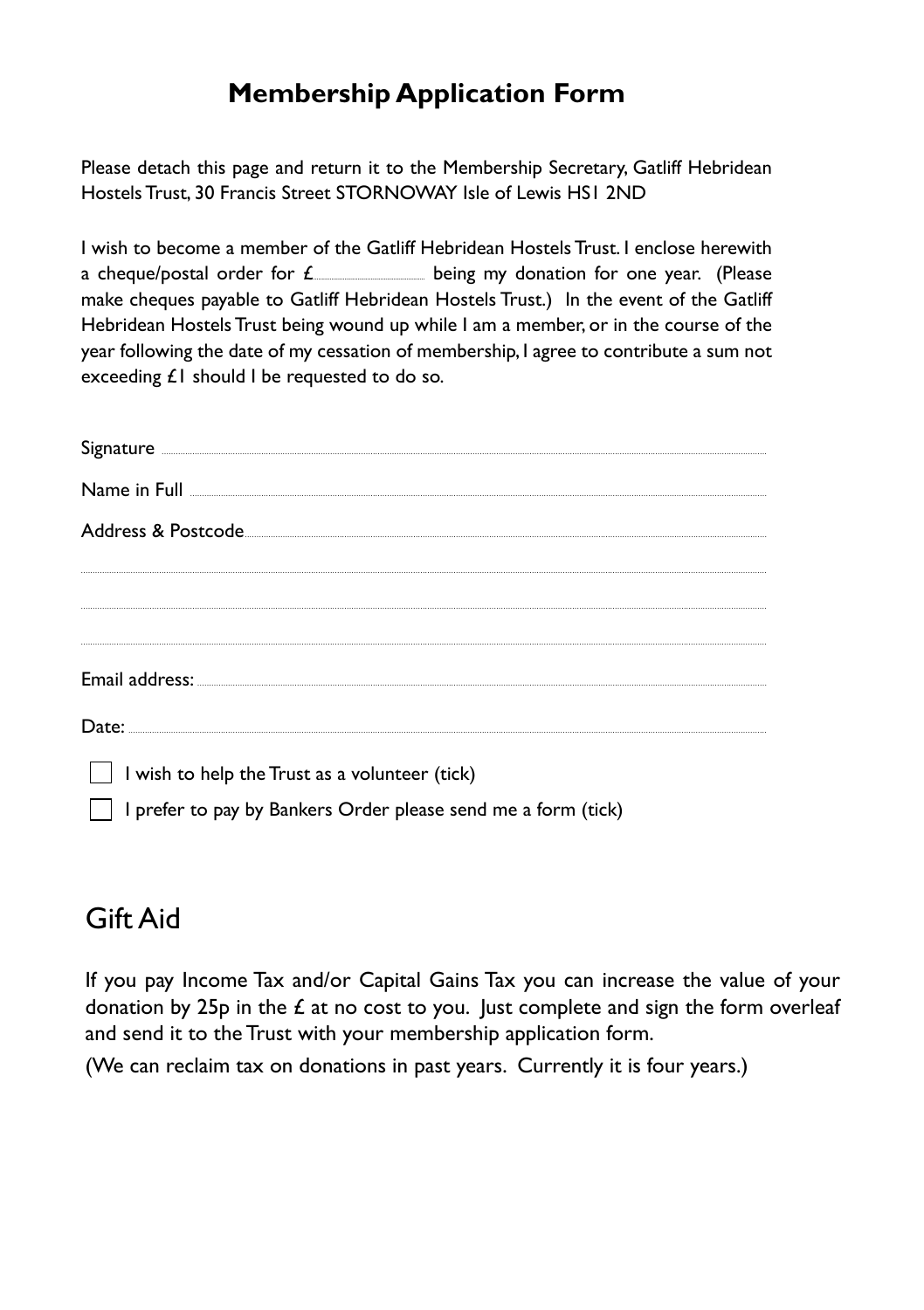## **Gift Aid Declaration**

I want to Gift Aid my donation and any donations I make in the future or have made in past years to the Gatliff Hebridean Hostels Trust. I am a UK taxpayer and understand that if I pay less Income Tax and/or Capital Gains Tax than the amount of Gift Aid claimed on all my donations in that tax year it is my responsibility to pay any difference.

| <b>.</b> |  |  |  |
|----------|--|--|--|
|----------|--|--|--|

 $\textsf{Date}$